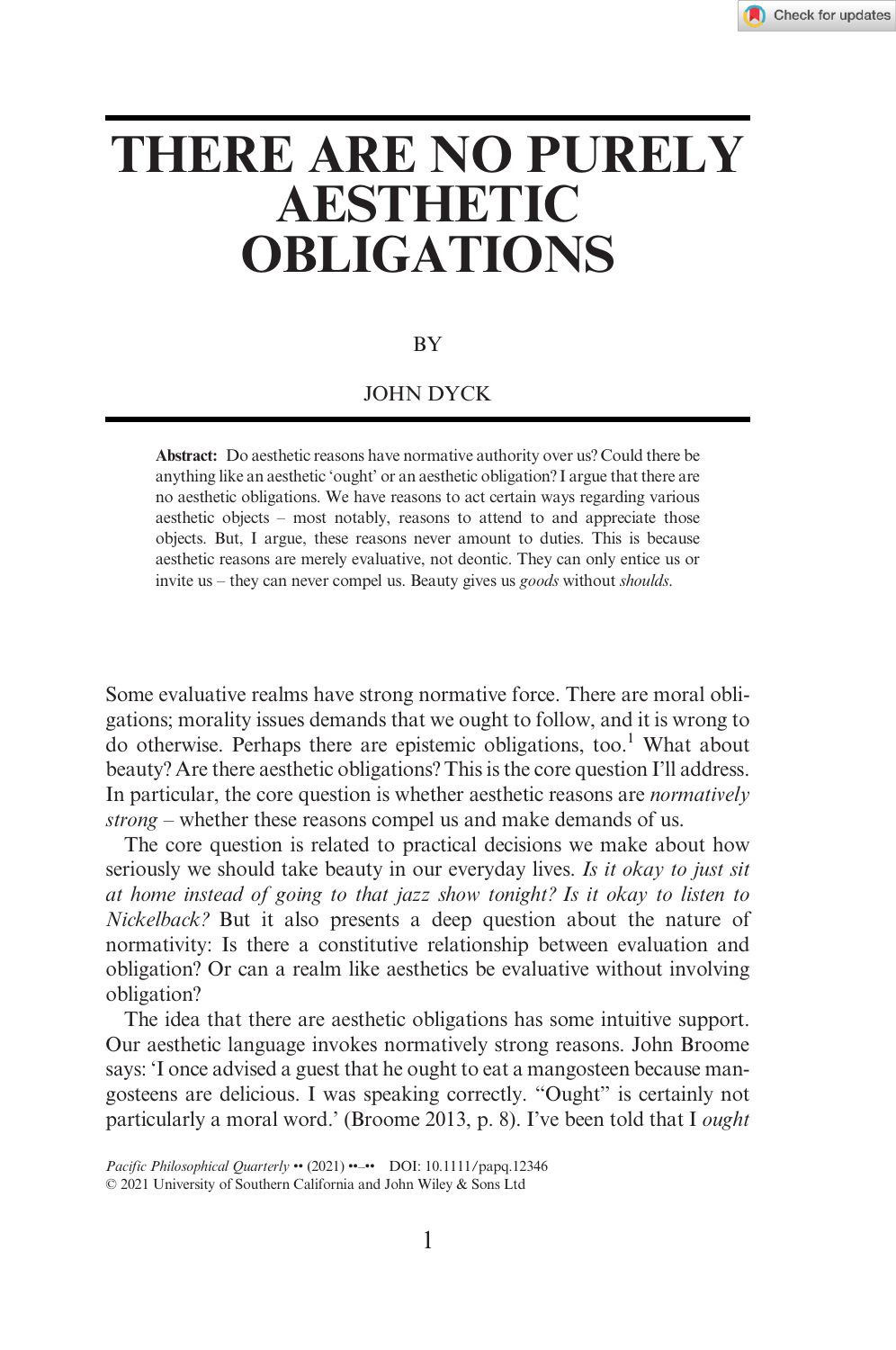to use Punt e Mes vermouth when I make an Americano. I've been told that I *should not* listen to Nickelback. And besides the linguistic evidence, there are intuitive aesthetic oughts. If a lunar eclipse is happening, your children *should* watch the eclipse instead of playing around on their phones.<sup>2</sup> Furthermore, in the recent discussion of aesthetic obligations, nearly all discussants accept that there are aesthetic obligations, either giving arguments for them or accounts of them (Archer and Ware 2017, 2018; Cross 2017b; Eaton 2008; Kubala 2018; Lopes 2018; McGonigal 2018; Sharpe 2000).

I'll argue to the contrary that aesthetic reasons are never normatively strong. Here's a slogan: Beauty gives us *goods* without *shoulds*. (The slogan is slightly misleading for reasons I'll explore later, but it'll do for now.) Beauty may seem to issue demands, but they vanish under a closer look. My goal here is twofold. First, I argue against several strategies for establishing aesthetic obligations. Second, I present and motivate a metanormative structure of aesthetic reasons according to which aesthetic reasons never compel.

I begin by considering what aesthetic obligations would look like if they existed; I'll give an account of obligations in terms of normative strength. Aesthetic reasons become obligations when those reasons are deontic – when they make demands that it would be wrong to ignore. In §2, I consider some accounts of aesthetic obligations, and raise worries about these accounts. I show that the strongest case for aesthetic obligations rests on a common view about the normative structure of reasons in general: all reasons, including aesthetic reasons, are deontic. In §3, I sketch an alternative view from Jonathan Dancy that some reasons do not demand. According to this view, some reasons are not deontic, but merely enticing. In §4, I apply this view to the aesthetic realm: Aesthetic reasons are enticing. I argue that this view explains the freedom we have in the aesthetic realm. In §5, I consider some objections.

# *1. Characterizing aesthetic obligations*

What are obligations in general? I'll work with an account of obligations that falls in line with previous discussions of aesthetic obligations. It is common to think of obligations in kinetic metaphors, as reasons that have 'force' or 'binding weight'. In a discussion of the duties of love, R. Jay Wallace comments that there is a 'peremptory or decisive aspect that distinguishes obligations from other kinds of normative consideration' (2013, p. 192). In his account of aesthetic obligations, Robbie Kubala draws on Wallace, claiming that obligatory reasons involve a 'demand' or 'requirement' (Kubala 2018, p. 271). Marcia Muelder Eaton agrees that obligations are 'demands' (Eaton 2008, p. 1). I will assume here that obligations in general are reasons that issue requirements.<sup>3</sup> The crucial issue, then, is whether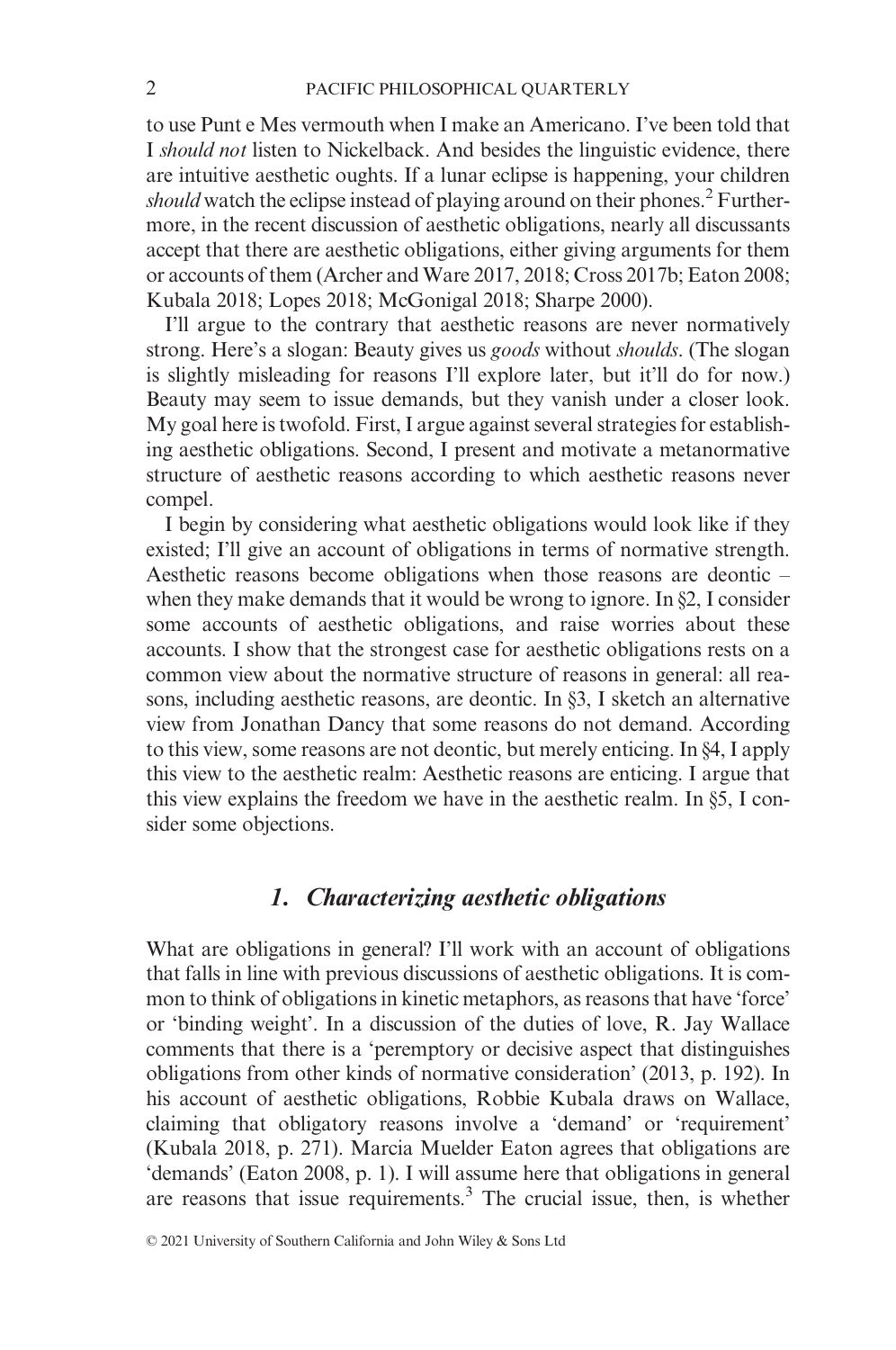aesthetic reasons ever amount to demands; whether they are what I will call *deontic*. Deontic reasons are reasons that make demands; a demand is a consideration that it would be wrong to ignore in the face of further reasons to the contrary.

Again, the terminology can get messy. Perhaps not all oughts rise to the level of obligations. We will return to this issue later. For now, the point is just that many oughts *do* issue demands. This suggests that aesthetic reasons have some heft to them in the kinetic sense that indicates obligation.

If obligations in general are demanding reasons, then aesthetic obligations derive from *aesthetic* reasons that make demands. So what are aesthetic reasons? A definition would be too much here, but we can work with two conditions. First, aesthetic reasons centrally involve aesthetic properties. Aesthetic reasons need not reduce to aesthetic properties.<sup>4</sup> But aesthetic properties must figure in some robust way – some way in which the aesthetic is central. Some reasons are related to aesthetics, but not centrally so. They derive their force from morality or politics. In older argument for aesthetic obligations, Howard Press argued that there is at least one aesthetic obligation: 'One ought to appreciate what is beautiful' (Press 1969, p. 525). Press's argument relies upon the moral salience of aesthetic appreciation: 'in the appreciation of beauty, … we exercise a power, a moral power, and … the exercise of this power involves moral achievement' (525). If aesthetic appreciation is an essential part of moral development, it is easy to show that there are aesthetic obligations. But this is separate from my question – which I take to be the crucial question of aesthetic obligations – of whether aesthetic reasons have deontic force on their own. So I will restrict myself to aesthetic reasons which centrally involve aesthetic properties.

Second, and perhaps more controversially: aesthetic reasons centrally involve certain mental attitudes such as attention and/or appreciation: aesthetic obligations are cases where aesthetic reasons provide a binding reason to appreciate or attend to something. Why take appreciation and attention to be central to aesthetic reasons? The question is all the more salient because there is exciting recent work that underscores the importance of aesthetic action. As Cross (2017a), King (2018), and Lopes (2018) point out, aesthetic reasons do not just involve reasons to appreciate; they also involve reasons for actions: hanging drywall, selecting a Honeycrisp apple rather than a Gala, paying the bus fare to get to the theater. While aesthetic action is important, I maintain here that appreciation and attention are central to aesthetic reasons. For one thing, attention and appreciation have been paradigmatic in several important accounts of aesthetic obligations (Kubala 2018; McGonigal 2018). For another thing, while aesthetic action-involving reasons are indeed crucial and underexplored, the force of those reasons seems to derive from the centrality of appreciation to the aesthetic realm. No doubt our aesthetic lives are broader than mere appreciation. Yet, as Keren Gorodeisky (Forthcoming) argues, these actions seem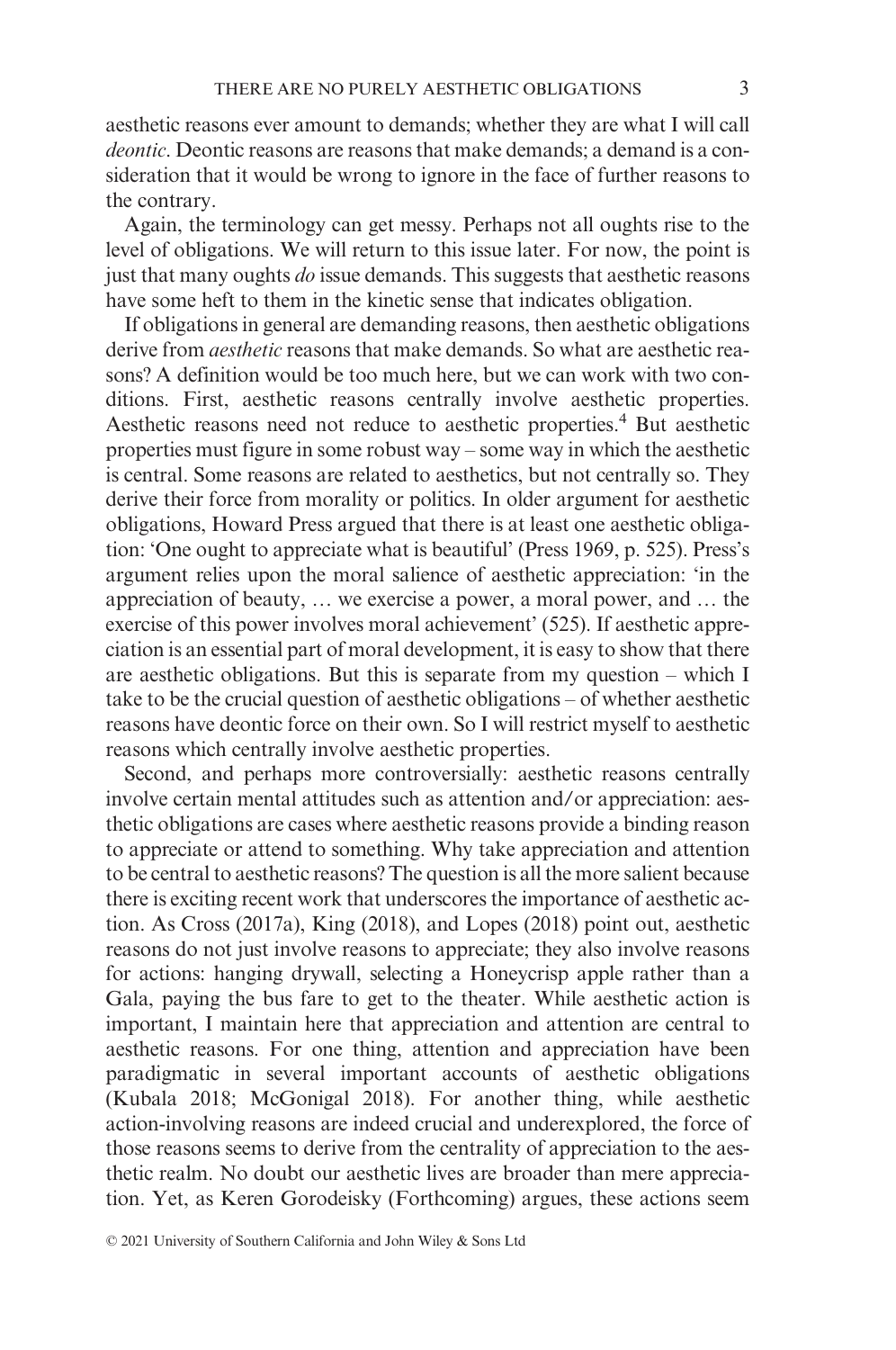to rest upon the centrality of appreciation. You select the Honeycrisp apple over the Gala because it will lead to a tastier galette – tastiness is a value that centrally involves appreciation. Your reason for driving to the theater, if it is aesthetic, derives from the value of the movie you are going to see, which is centrally related to its worthiness for attention.5

Aesthetic obligations, then, are deontic aesthetic reasons – aesthetic reasons with demanding force – where 'aesthetic reasons' centrally involve aesthetic properties and an attitude of appreciation.

# *2. Three strategies*

With an intuitive understanding of aesthetic obligations in place, let's consider three prominent strategies for establishing aesthetic obligations.<sup>6</sup>

### 2.1. THE THOUGHT EXPERIMENT STRATEGY

The first strategy is an appeal to intuition. Some philosophers present intuitive cases – thought experiments which are meant to show decisively that there are aesthetic obligations. Call this the Thought Experiment Strategy.

Marcia Muelder Eaton presents *burning museum cases*. Suppose that you can save only one of two paintings from a burning building, 'paintings that you believe are equal in moral value'. Suppose one of these paintings is more beautiful than the other. Eaton writes: 'I believe that you have an uncontroversial, nonconditional aesthetic obligation to save one rather than the other, namely, the more beautiful painting' (Eaton 2008, p. 5). Andrew McGonigal presents *drowning art cases* – cases where you can easily prevent the destruction of a beautiful artwork if it costs very little (say, getting your clothes wet). In such cases, McGonigal claims, you clearly ought to save the artwork.

Both thought experiments appeal to relatively objective or quasi-realist aesthetic properties. The way they are presented, the obligations are not rooted in any personal relation or attachment one bears to the object, nor are they rooted in unique sensibilities. The obligations are rooted in the objective aesthetic value of the paintings.

But this raises doubts about how truly aesthetic the obligations are. Perhaps we are smuggling in historical properties to pass as aesthetic value in the thought experiments. Consider the drowning art case. The intuition that we ought to save the more beautiful painting may be rooted in the thought that we ought to save the painting with more art-historical or cultural importance. For the intuition does not seem to change in an aesthetic Twin Earth scenario when we suppose that the painting has no aesthetic value. Suppose, for example, that the painting in danger is regarded by nearly everyone as very beautiful. In fact, only you know that the painting has no aesthetic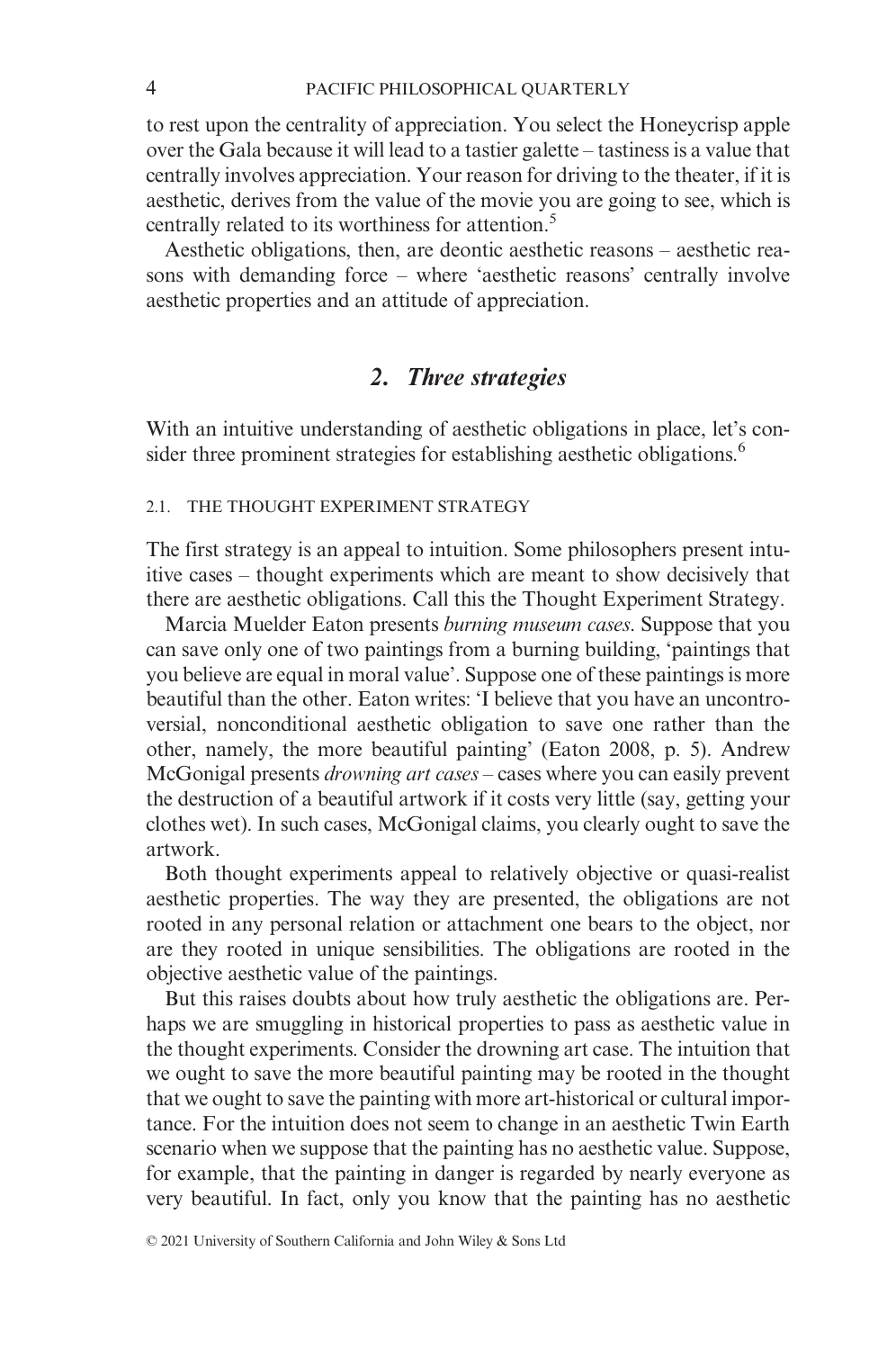value. Yet it still seems clear that you ought to save the painting, just because it is held in very high regard by nearly everybody. This suggests that you ought to save paintings that more people enjoy, or paintings that have art-historical importance. If true, this suggests that art-historical importance – not objective aesthetic value – creates a duty to save these painting.

Even if you find the Thought Experiment Strategy compelling, two problems are looming. First: At best these cases provide a question rather than an answer. Suppose these cases establish that there are aesthetic obligations. If there are aesthetic obligations, what is their normative structure? The obligations are presumably underwritten by the beauty of the objects in question. How could beauty give rise to such obligations? This is the core question about aesthetic obligation. The Thought Experiment Strategy does not offer an answer.

Second: these intuitive cases do not involve appreciation or attention, the paradigmatic act of aesthetic obligation. For the Thought Experiment Strategy to be convincing, we need a story about how our obligations to save these artworks are rooted in obligations to attend to or appreciate these works. But no one has offered such an explanation. And none seems forthcoming, either – just because you save them, does it mean people ought to look at them? Absent such a story, these actions do not seem like they will establish aesthetic obligations in the sense that matters for the core question.

#### 2.2. THE RELATIONAL STRATEGY

The second strategy is both *reductive* and *relational*: Aesthetic obligations are instances of more general obligations brought about by relations, either to oneself or to something else. This strategy is developed along different lines by Anthony Cross, Robbie Kubala, and Andrew McGonigal. Call this the Relational Strategy.

On Cross's account, aesthetic obligations exist as instances of duties of love.7 Cross describes duties of love as follows: they are 'obligations to some individual that one incurs in virtue of standing in a particular relationship to that individual – namely, a loving relationship' (McGonigal 2017, p. 96). Because we love artworks, we incur obligations that result from relationships of love. We owe it to ourselves to appreciate some artworks. Cross's picture consists of two stages. At a first stage, we develop *relationships* with artworks, just like we develop relationships with people. Certain movies, paintings, or albums become important to our practical identities. At a second stage, we make *commitments* to these objects in virtue of the value they have for our own practical identities. Think of the punk, the metalhead, the opera lover, the hophead, the foodie. These types of fans have practical commitments to distinct kinds of beauty. Those commitments provide deontic reasons for attention and appreciation of art. Cross notes, crucially, that commitments to art must be merited by qualities in the artworks, just as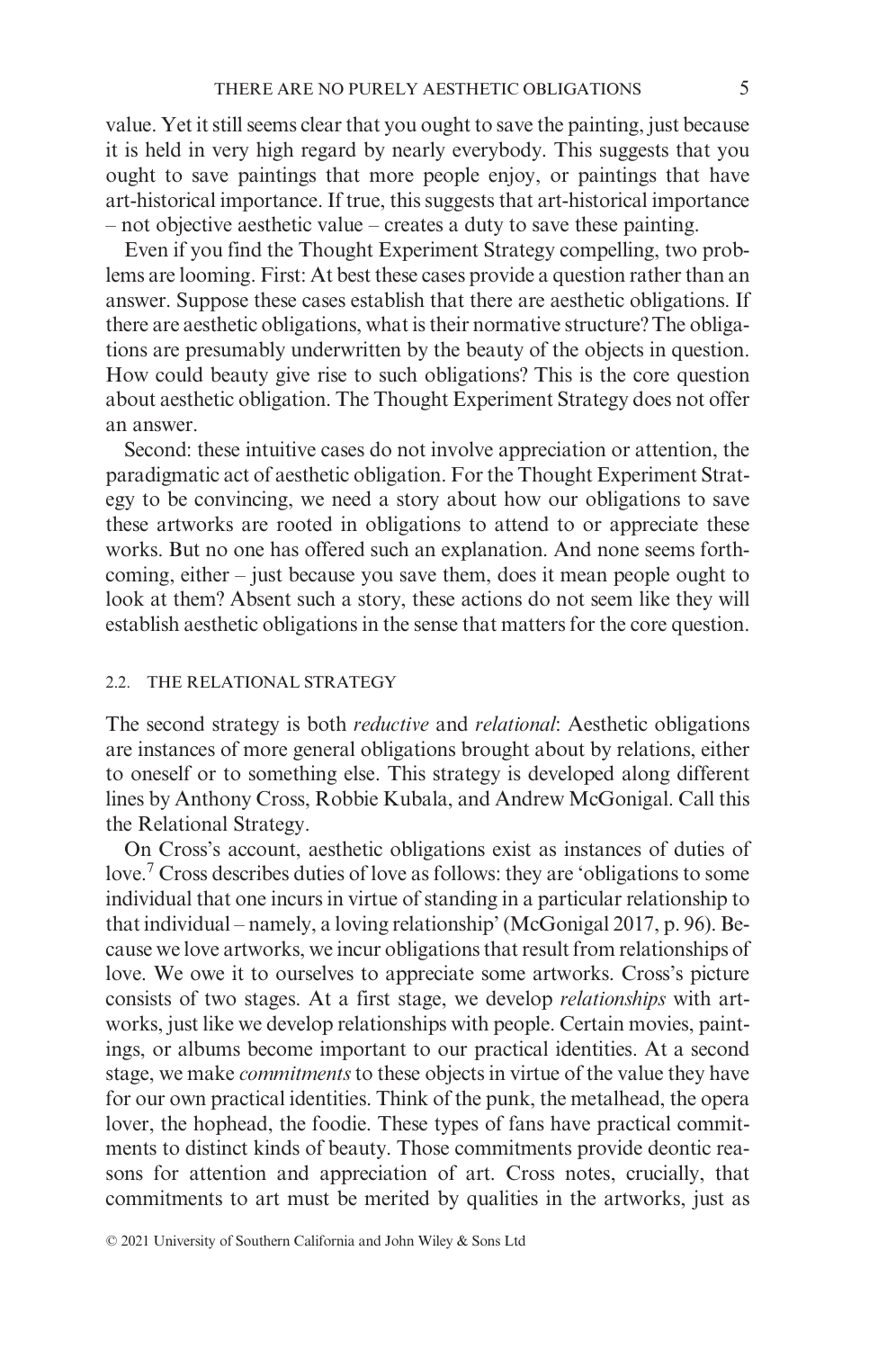commitments to friends must be merited by qualities of friends. There are no obligations to love bad art.

On Kubala's account, aesthetic obligation is based not in commitment, but in promising: it is 'a species of promissory obligation, namely selfpromising' (Kubala 2018, p. 271). Kubala invokes a passage from Proust, in which Marcel promises to return to admire the hawthorns. According to Kubala's account, Marcel promises to become the kind of person who attends to hawthorns, and therefore creates an obligation for himself to attend to hawthorns. $8$  Kubala argues that we have obligations to ourselves – obligations borne of self-promises – to attend to things. These self-promises are rooted in practical identities, especially as fans and aficionados.<sup>9</sup> You should not neglect punk shows if you are a punk; you should not neglect Springsteen's *Nebraska* if you are a Springsteen fan. Kubala's account is a *self-promise* account of aesthetic obligation; the obligation is rooted from promises we make to ourselves in virtue of our own practical identities. The promises provide deontic reasons.

McGonigal offers an account based on *integrity*: We have obligations to ourselves to honor our own aesthetic preferences. We should pursue aesthetic projects that authentically express the kinds of things we like and the kinds of people we are. If you consider yourself a foodie, you ought to check out the new food truck on campus instead of going to the crappy cafeteria for the fourth time this week.

These three accounts share two main features. First, they are all grounded in individual or personal *relationships*, primarily to one's self. They rely on similar relations – relationships, self-promising, and integrity – all of which place obligations squarely in one's own self-conception, act of commitment, or practical identity.10 The second main feature is that they all appeal to practical identities or self-conceptions that are importantly related to *deep personal attachments*. On all these views, aesthetic obligations relate to something like fanhood. Commitment, self-promising, and integrity all depend not just on a high regard for some artwork, object, or practice, but on one's incorporating that aesthetic object into their sense of self – their practical identity.

These features give rise to several problems. First, because these accounts are all rooted in deep personal attachments, the scope of aesthetic obligations is now smaller than we might have thought. On these accounts, aesthetic obligations arise only as relations between fans and the objects, genres, or works that they are fans of. This does not explain the cases of aesthetic obligations mentioned at the outset: The thought that my child should put his phone down and see the sunset, for example. These putative obligations are not rooted in personal attachments. If you find those cases in need of an explanation, the Relational Strategy will not help you.

A second objection requires a little more set-up. It begins from a separate, more familiar objection: Aesthetic reasons are not up to the task of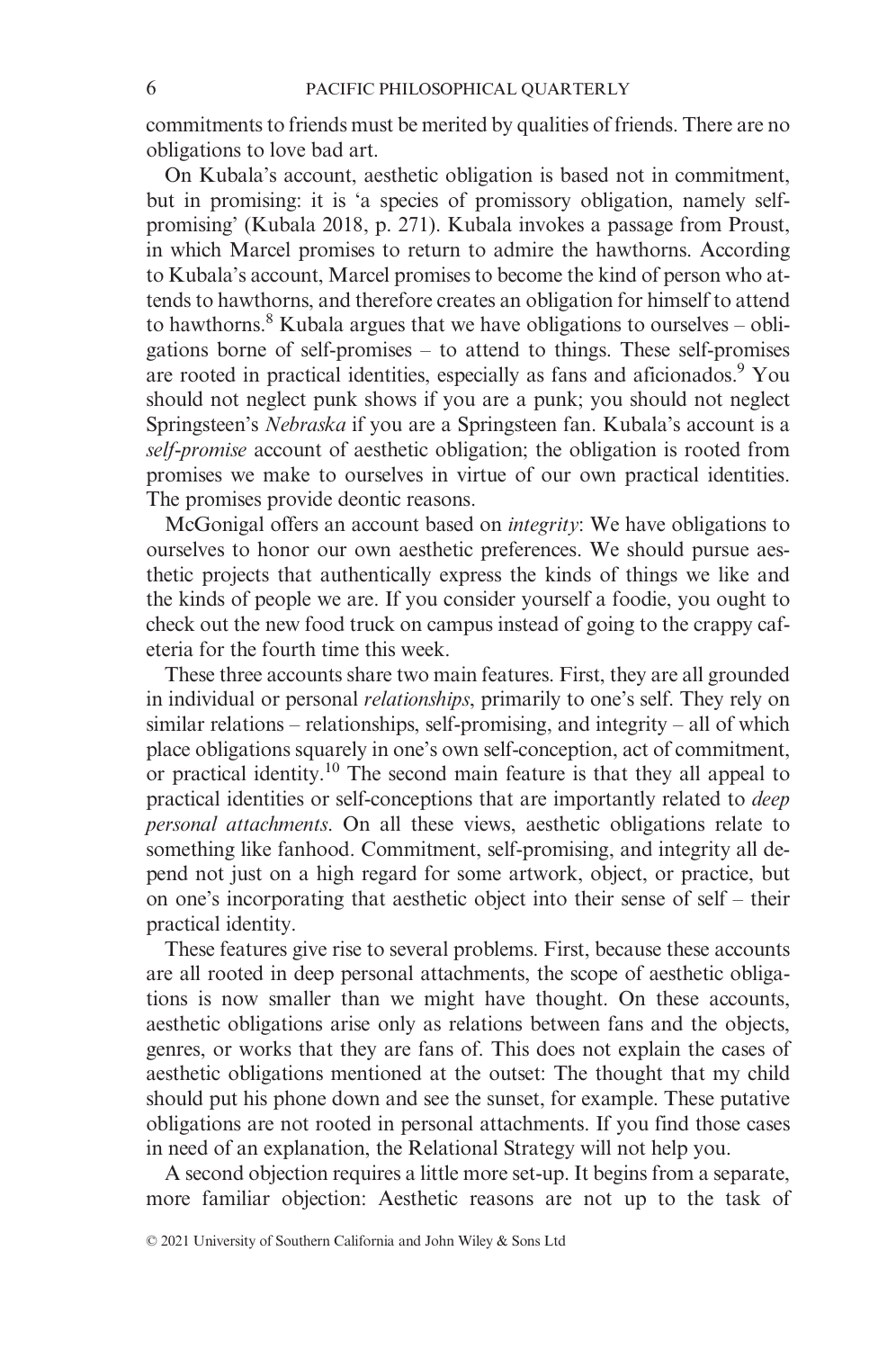providing things worthy of commitment, integrity, or self-promises, because they can be undone by one's self. Because we can opt out of them, the commitments are meaningless. Obligations of our practical identities, or obligations of integrity, have no hold on us when we change our practical identities. As a metalhead, Jill ought to listen to Iron Maiden's *The Number of the Beast*. But if Jill relinquishes her practical identity as a metalhead, it seems that she no longer has an obligation to listen to any metal – she can simply release herself from the obligation. Or she can commit to a more particular identity that gets her off the hook from listening to that album (she might avow a practical identity as a metalhead who does not listen to Iron Maiden albums, or to *that* Iron Maiden album) and thereby avoid this obligation. We are left with the question of how aesthetic reasons could evince authority over ourselves. If we can change our practical identities anyways, do aesthetic reasons present deontic force at all?

Cross confronts this objection head on (Unpublished MS.). In reply, he rightly points that one can have obligations even if it is possible to be released from them. For instance, I have obligations while I'm married. But I'm released from those obligations if my spouse and I end our marriage. The fact that I can release myself from obligations does not show that they do not exist in the first place; it just shows that they can be changed. Not all commitments are lifelong. Temporary commitments are still commitments. Granting this to the Relational Strategy, though, notice that familiar commitments from self-promises, relationships, and integrity are usually codified in some form – marriages and jobs involve formal promises, codified in vows and contracts. Even commitments to go to lunch are spoken, texted, agreed upon. But our aesthetic lives aren't often characterized by codification. Relationships to artworks rarely involve explicit promises. Either these relationships do not occur very often (because they are not codified very often), or they involve an implicit structure that needs to be spelled out more.

In fact, when we think more about specific cases, it's not clear that many fans have personal connections with art that are deep enough to count as commitment, self-promising, or integrity. Do fans ordinarily make *commitments* to the objects of their fanhood? Certainly some do; Kubala gives an excellent example of a devoted opera fan. But many people – and many fans – do not make anything like promises to themselves; nor do they develop relationships of commitment with aesthetic objects; nor does their integrity lie on the aesthetic objects they appreciate. I'm a fan of several genres. I stay up with new releases, attend shows, and read reviews. But I would not say I've made a commitment to those genres, or that my integrity rests upon my appreciation for them, or that I've made a promise to myself regarding my future pursuit of them. As Cheshire Calhoun (2009) points out, commitment (or integrity, or promising) implies a future-directed diachronic attitude regarding one's future self: in the aesthetic realm, this means a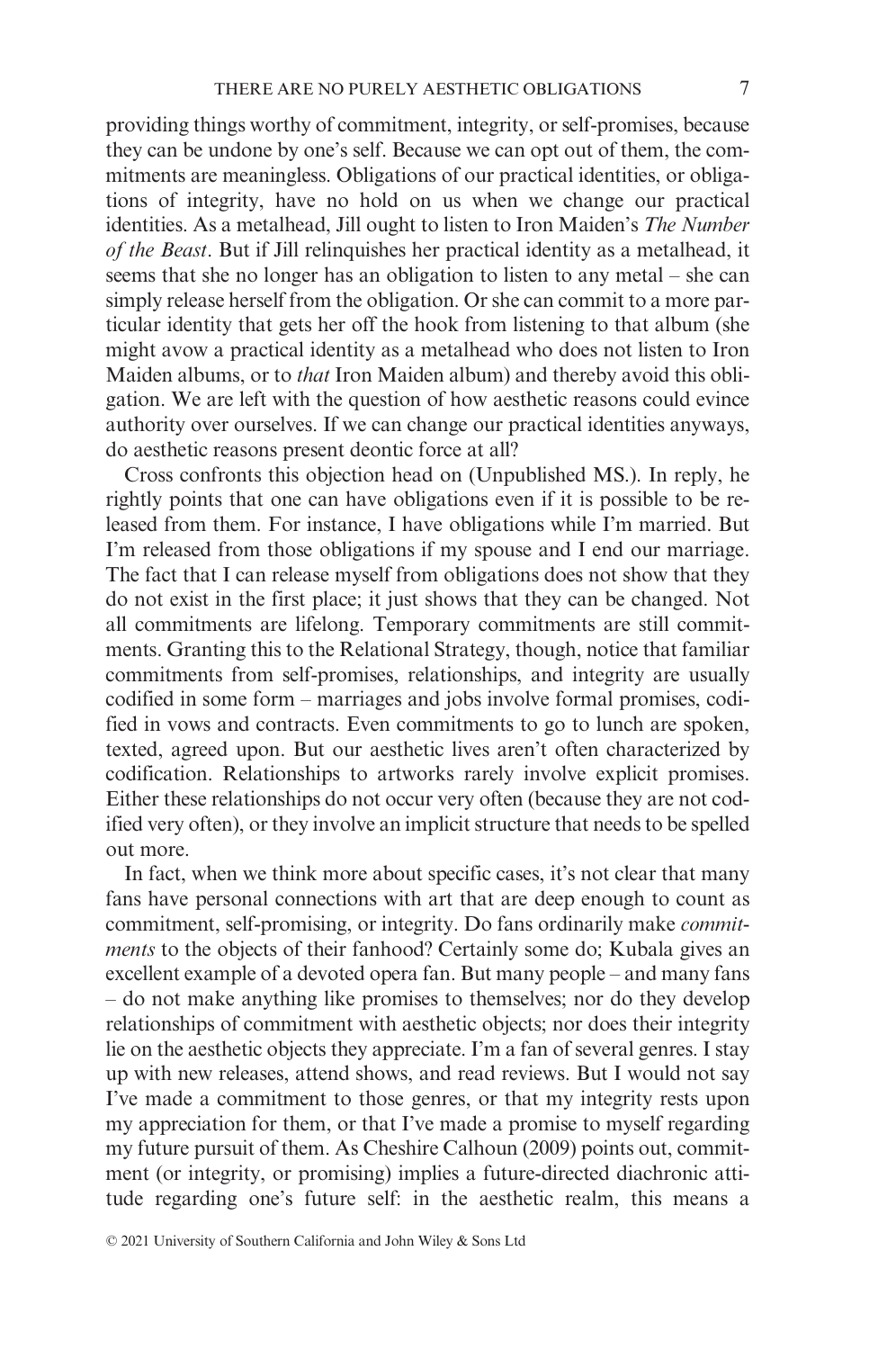commitment to stand firm in one's appreciation come what may. In the aesthetic realm, however, I keep things open; I come back to Kanye West with fresh ears every once in a while, willing to hear his music in a new way. I'm open to seeing it in a new light. The central point here – one which I will return to later – is that our aesthetic loves certainly exist, but they are open to revision. They can be adapted, revamped, canned, and updated. We have freedom in our aesthetic pursuits; the Relational Strategy does not reflect that freedom.

The third problem with these accounts is that they paint an overly narrow picture of a proper aesthetic life. If there can be commitments that compel us to attend to and appreciate art, then such commitments can also compel us *not* to attend to and appreciate art. I can make a promise to myself not to listen to punk, or jazz, or rap. But that does not quite feel right.

Imagine that you have Marcel over one night. After a third round of drinks, you really want to blow his aesthetic mind. You put on Gram Parson's 1974 album *Greivous Angel*. Given Marcel's practical identity as an urbane and sensitive aesthete, he has made a self-promise against listening to that twangy country sound. So, it seems, if commitments are loose enough to be gained in the way suggested above, then Marcel has an obligation not to attend to the country music. But this is absurd. Surely Marcel should indulge you and give it a listen.

One might object at this point that Marcel also has an obligation to be kind and obliging to his friends, and to that extent Marcel ought to listen. The obligation to be kind outweighs the obligation not to listen. But even if the aesthetic obligation is overridden, notice that Marcel still has a deontic reason *not* to listen. It seems strange that we could evince obligations to *not* attend to some artworks. But this is what the view implies.

Fourth, a point of internal consistency: Both Cross and McGonigal appeal to the intuitive cases of burning and drowning art to motivate the view that aesthetic obligations exist in the first place. But the Relational Strategy cannot explain the intuitive cases in the Thought Experiment Strategy. In the intuitive cases, the obligation is rooted in the objective (or at least quasi-realist) aesthetic value of the artworks. According to the Relational Strategy, aesthetic obligations rest ultimately in personal orientations or attitudes. If the intuitive cases are supposed to motivate the view that there are aesthetic obligations for the Relational Account, the Relational Account ought to accommodate them as genuine instances of aesthetic obligations. But it cannot. To the extent that you find those intuitive cases in need of an explanation, the Relational Strategy will not help you.

In fact, The Relational Strategy can start to chafe against the intuitive cases. Let us go back to the burning museum case. Suppose I have developed a strong personal relationship with the less beautiful painting – the painting in the Bad Art wing rather than in the Post-Impressionism wing. According to these relational accounts, I ought to save the painting I have a love for,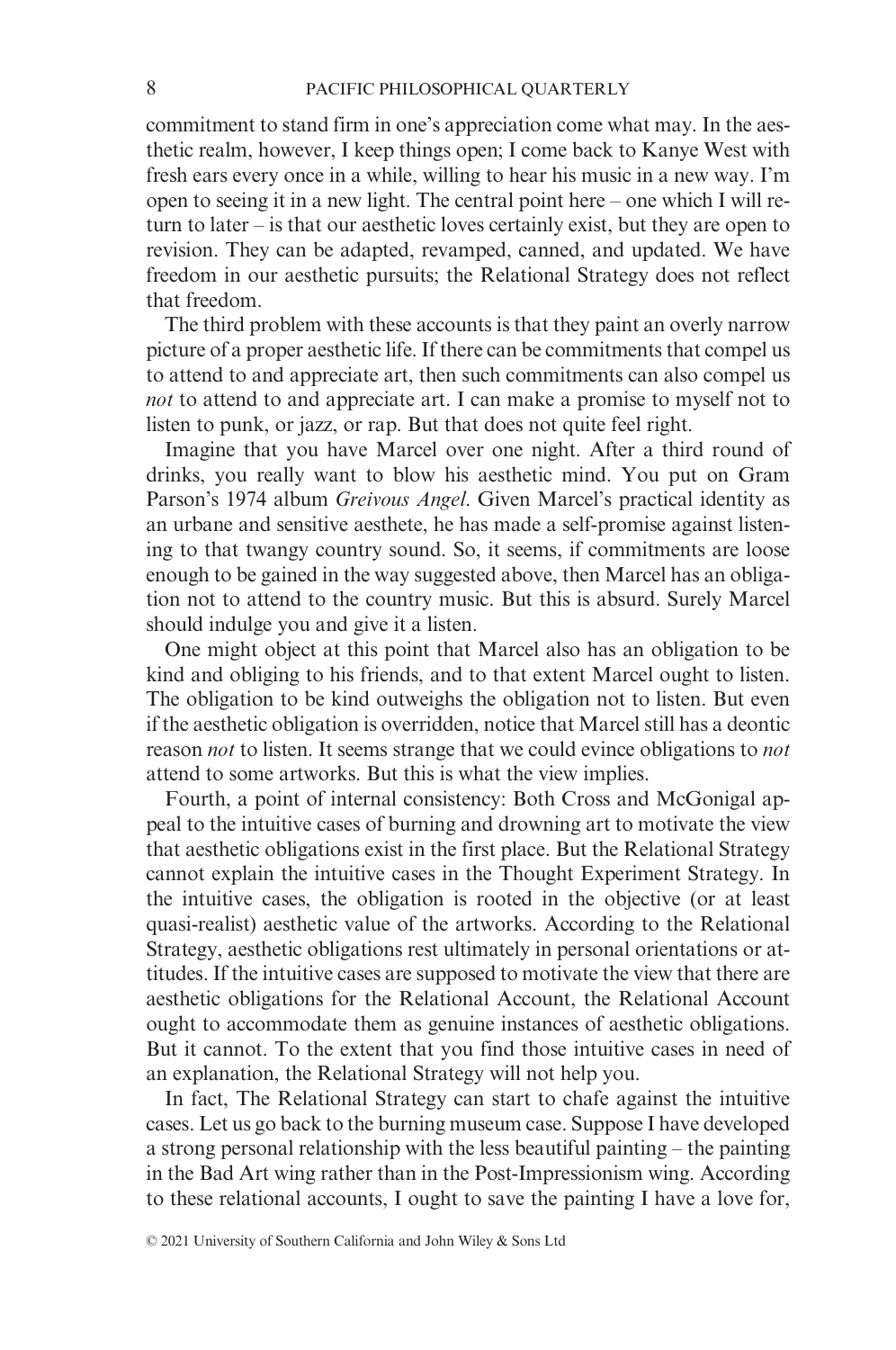not the most beautiful painting. But Eaton thought it was clear that I ought to save the more beautiful painting.

#### 2.3. THE MONIST STRATEGY

The final account of aesthetic obligations requires a little more care. It has not been fully articulated as an account of aesthetic obligations, but it is perfectly plausible as such. This account takes its inspiration from Dom Lopes's recent account of aesthetic value, which incorporates normative terms that suggest a close relationship with deontic reasons.

Aesthetic values, according to Lopes, are essentially practical – they provide reasons for action.11 And reasons for action are just reasons that lend weight to what one *ought* to do. The fact that the new Jim Jarmusch film is good gives you reason to go see it. Aesthetic values provide reasons for action by lending weight to the fact that you ought to take some aesthetic action. You have aesthetic reason to see the new Jarmusch film when you ought to go see it. Lopes's account of reasons connects to a 'should' claim:

the fact that x is V is an aesthetic reason for A to  $\varphi$  in C = the fact that x is V lends weight to the proposition that A aesthetically should  $\varphi$  in C. (Lopes 2018, p. 38)

Aesthetic values *just are* reasons to undertake some action, and reasons *just are* things that you should do.

The claim that reasons *just are* things that you should do is reminiscent of a common view that reasons are constitutively deontic: What it is for something to be a reason is just for it to support a normative requirement. (As we will see, there are reasons to think that Lopes would not take this route. But Lopes does take this view to be consistent with the view that there are aesthetic obligations, and this monist interpretation offers a way to support such a claim.) According to this view, reasons always issue or contribute to directives because we always ought to do what we have most reason to do. It is wrong not to act on one's reason unless one has a countervailing reason. Let us call this view *monism about reasons*, because it holds that all reasons share the same normative profile: They are deontic in force.<sup>12</sup> As Jonathan Dancy characterizes this view, 'the term 'reason' *means* (among other things, perhaps) a consideration which one would be wrong not to act on in the absence of any opposition' (Dancy 2004, p. 92).

If reasons in general are deontic, then so are aesthetic reasons. And therefore, because we defined an obligation as a deontic reason, it follows trivially that there are aesthetic obligations. Let us call this argumentative strategy *the Monist Strategy*, because the strategy proceeds from a monist account of the normative force of reasons.

Some philosophers have thought that values reduce to reasons. So if all reasons are deontic, then values are deontic, too. Christine Tappolet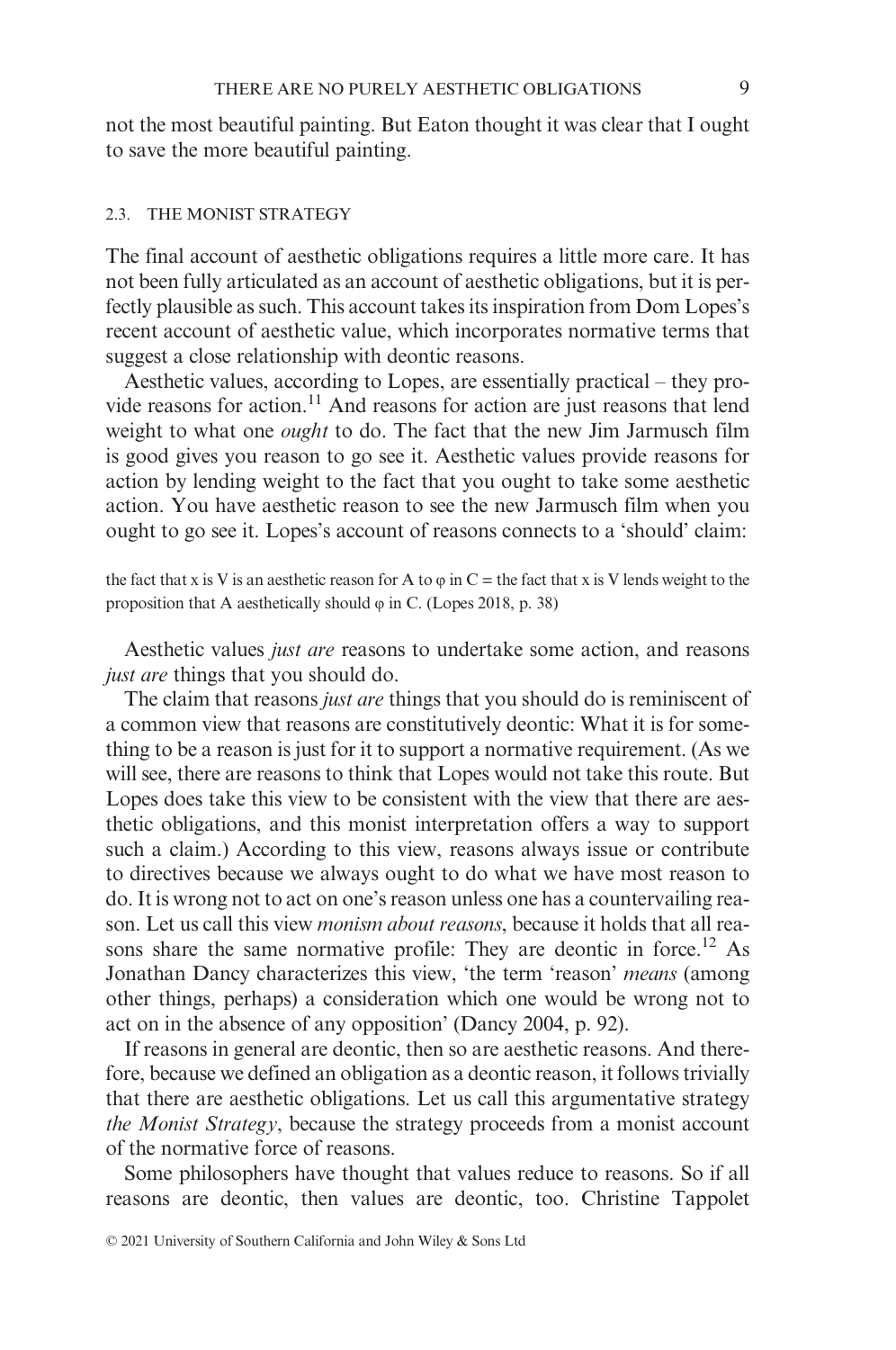describes this view as follows: 'To be valuable or good would be nothing else than to have natural properties that make it the case that one *ought* … to act or react in certain ways. An imperative would lie at the heart of values.' (Tappolet 2005, p. 397) This means that all value is deontic; there is no distinction in kind between the right and the good, only a distinction of weight.

The Monist Strategy is an elegant strategy. It is simple. And it succeeds where the Relational Strategy fails. For it explains the intuitive cases – cases that Lopes cites in motivating the view that there are aesthetic obligations. Monism explains why we ought to save the drowning painting just in virtue of the thing's value: The painting's beauty presents reasons for us to save it.

But I believe the Monist Strategy should not be adopted so quickly. In the next section, I present an alternate account of reasons.

# *3. Enticing reasons*

According to an alternative model of aesthetic reasons from a familiar meta-normative position, not all reasons are deontic in force. Some reasons have a non-deontic normative profile.

Following up on a suggestion from Joseph Raz (1999), Jonathan Dancy (2004) has argued against the monist view of reasons. Dancy argues that some reasons do not create oughts or obligations; some reasons make options appealing, but they do not demand. Dancy calls these reasons 'enticing reasons'. <sup>13</sup> Dancy writes: 'A set of enticing reasons can be sufficient to make the action they recommend worth doing, fun, exciting, attractive, and so on' (Dancy 2004, p. 99). Enticing reasons never mandate or compel; it is not wrong to ignore the call of an enticing reason. An enticing reason, writes Dancy, is 'a reason that it is not wrong to fail to respond to, in the absence of opposing considerations' (Dancy 2004, p. 92).

Here's an example similar to Dancy's: Suppose you are thinking about seeing a play tonight. Let us say it's Annie Baker's play *The Flick*. *The Flick* is a great play, and this is a reason to see it. But suppose you just lounge around at home instead. If so, you have not done wrong, even though you may be acting silly. This is because a reason to see a play is not a duty; it does not have deontic force.14 Instead, it is a merely enticing reason.

Not all enticing reasons, Dancy claims, are enough to make their options worthwhile. Just because an option has an enticing reason in its favor does not mean it is worthwhile. To be worthwhile, enticing reasons must be *sufficient*. And multiple enticing reasons can be sufficient. Dancy writes that 'An enticing reason (or a set of enticing reasons) is sufficient if it makes its option worth doing. There may be more than one thing that is worth doing, as things stand' (Dancy 2004, p. 95).<sup>15</sup>

If enticing reasons do not have any deontic force, what grounds them as reasons? Why do not they make demands? One way of thinking about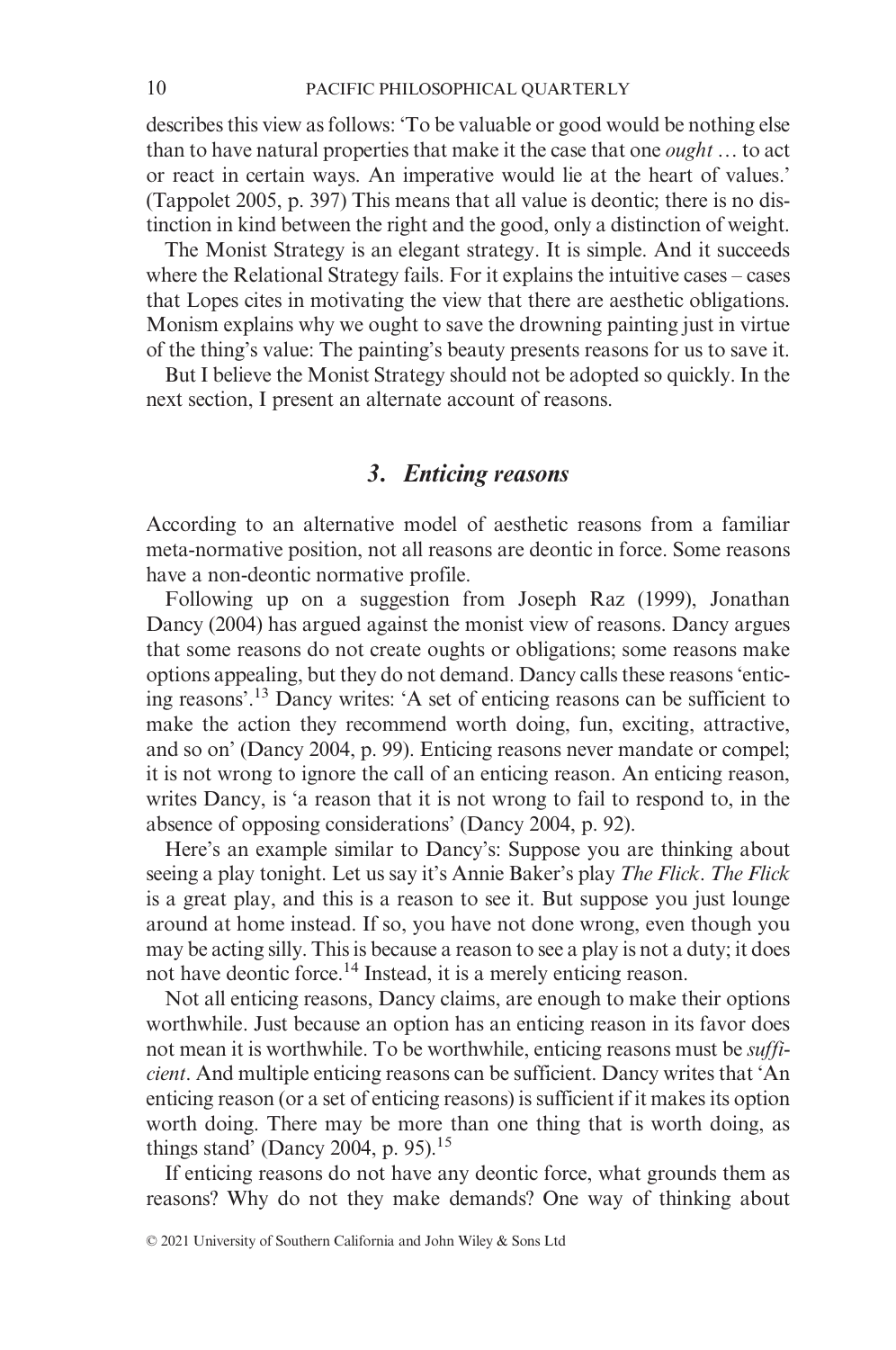enticing reasons says that they are not binding because they are grounded in subjective, non-universal preferences. On this view, a reason has deontic force only when it has universal applicability – and because aesthetic reasons lack universal applicability, they do not have deontic force. (McGonigal 2018 suggests this line of argument regarding aesthetic obligations.) Dancy considers this account of enticing reasons. But he argues against it: Many deontic reasons lack universal applicability (e.g. obligations to particular loved ones). So the categorical/personal distinction is not a useful way to mark the boundary between deontic and enticing reasons. Instead, Dancy suggests, enticing reasons are distinctive in virtue of their functions – they have a unique style of outputs. Whereas deontic reasons take us to oughts, enticing reasons take us to bests. On this account, enticing reasons are evaluative without being deontic in virtue of their unique teleology. We might compare this to the debate about requiring, justifying, and favoring force of reasons (Horgan and Timmons 2010, Portmore 2011, and Archer 2016). Reasons can favor certain acts of appreciation, and they can justify those acts of appreciation; but they can do so without requiring us to appreciate things.

One might worry that enticing reasons come apart from evaluation; we might be enticed by aesthetically bad objects. However, this is to misunderstand enticing reasons. Enticing reasons are not subjective properties having to do with desire. They are rooted in the objective evaluative properties of objects.

Margaret Little (2013) bolsters the case for enticing reasons. She says: We often think of the justificatory force of reasons as being deontic. Think, for example, of reasons to act morally or reasons to believe something. But, Little argues, justificatory reasons do not have this weight in other realms. She provides two examples of justificatory reasons that are not deontic: (1) *Fittingness in emotions*. Emotions are often warranted – think of anger – but we do not always think that one *ought* to have that emotion. Sometimes, emotions are justified but not required. You are permitted to get angry at the person who cuts in front of you in line, but there's no sense in which you ought to get angry at them. (2) *Doing something sweet for one's partner*. Sweet actions for a loved one are nice to do, and they are justified. But one is not wrong for not doing them – otherwise one would be required to do something sweet for one's partner at every moment! Little argues that we ought not to confuse a reason's justificatory force with its deontic force, because the two come apart.<sup>16</sup>

R. Jay Wallace argues for enticing reasons with slightly different terminology. Wallace distinguishes deontic reasons (claims about what an agent ought to do) from aspirational reasons (claims about what it would be best do to). Wallace distinguishes three cases. In one case, MOVIE, you have a choice between going to see an Antonioni film or staying home and watching some trash TV. The reason does not have deontic force; it would be good to see the Antonioni film, but you do not have to. In another case,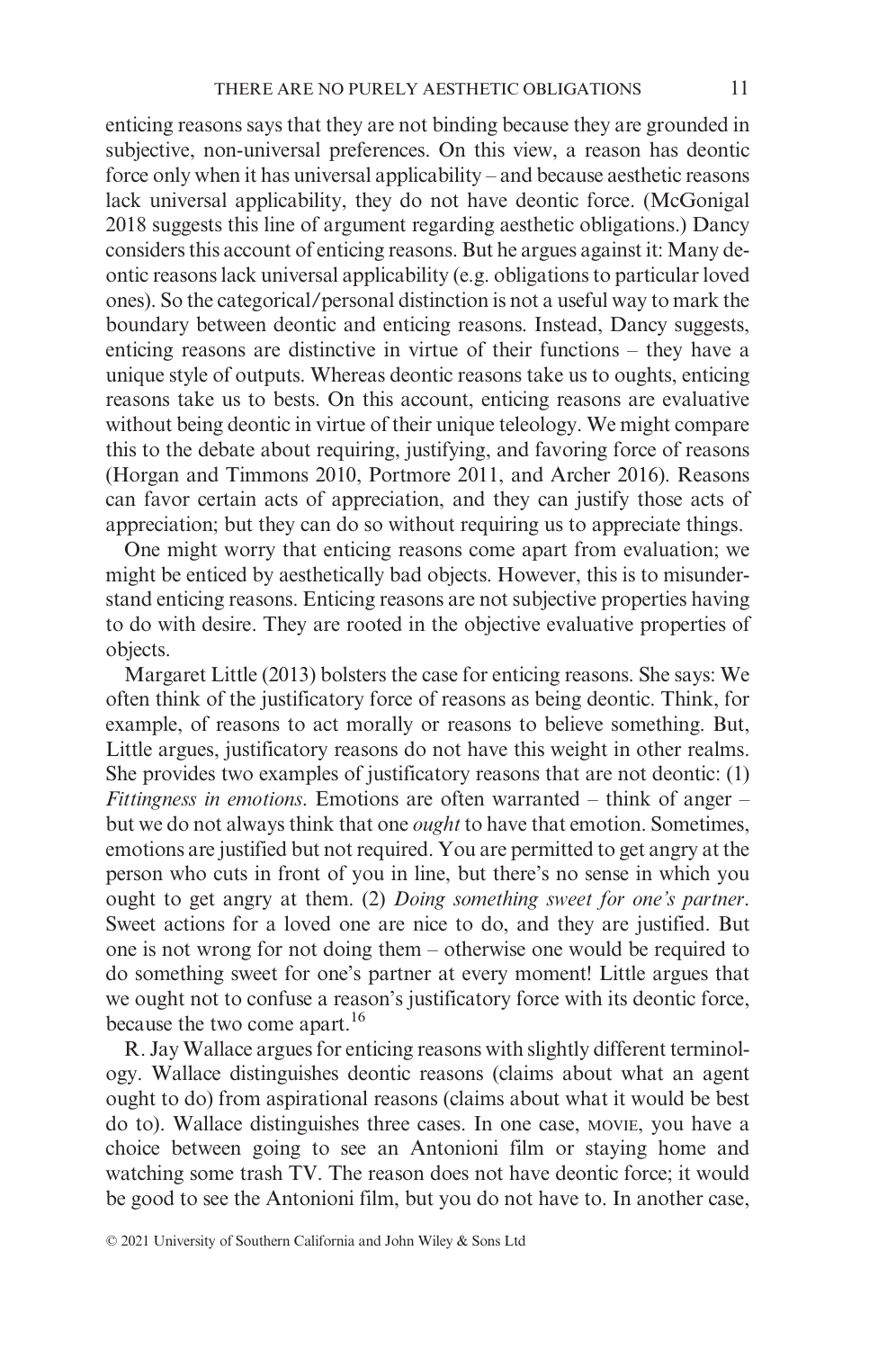SMALL LOAN, you have a choice between paying your credit card bill or not. Here, you have a deontic reason, but it is purely practical; it seems that you ought, practically, to pay the loan. In another case, DISTRAUGHT FRIEND, it seems you ought to comfort a distraught friend rather than attend an unimportant meeting. Here, you have a deontic reason in a moral sense. You ought, morally, to comfort your friend. According to Wallace, this shows something important about the structure of normativity in general. Wallace considers what he calls a teleological approach to normativity, according to which 'the fundamental normative relation is the productive relation that our potential actions stand in to valuable states of affairs' (Wallace 2013, p. 160). The teleological approach to normativity says that one ought to promote value. If this is true, there is no room for the purely aspirational normativity in MOVIE. So, Wallace concludes, the teleological approach must be wrong. Notice that the argument here will apply against monism.

Wallace gives an alternative picture of obligation, according to which deontic demands are necessarily second-personal.17 To make a moral demand is to make a demand of someone. Aesthetic reasons are precisely not secondpersonal.

Unlike, say, an aesthetic response, … moral blame makes a demand; it addresses the *charge* of having acted culpably, that is, having done wrong, violated an all-things-considered moral obligation, without adequate excuse. It holds someone answerable in a way that third-personal responses like aesthetic attitudes do not. (Wallace 2013, p. 220).

The main lesson is that the monist account of reasons is not the only game in town. And, because the most prominent strategy for aesthetic obligations rests upon this account, we should at least be hesitant about accepting the Monist Strategy. This also puts us in a position to see why aesthetic reasons just cannot be deontic.

### *4. Aesthetic reasons are merely enticing reasons*

Suppose we give up the monist picture and accept that there are enticing reasons. My claim here is that all aesthetic reasons are merely enticing reasons.

It's clear that some aesthetic reasons are enticing. Both Dancy and Wallace offer aesthetic reasons as paradigmatic instances of enticing reasons. But why think that all aesthetic reasons are enticing? I cannot offer a complete defense, but I'll offer one consideration. The view that all aesthetic reasons are enticing explains one striking fact that many have found compelling about the aesthetic realm: Aesthetics is a realm of freedom. The way I am thinking of it here, 'freedom' has to do with negative freedom; it is freedom from anything.18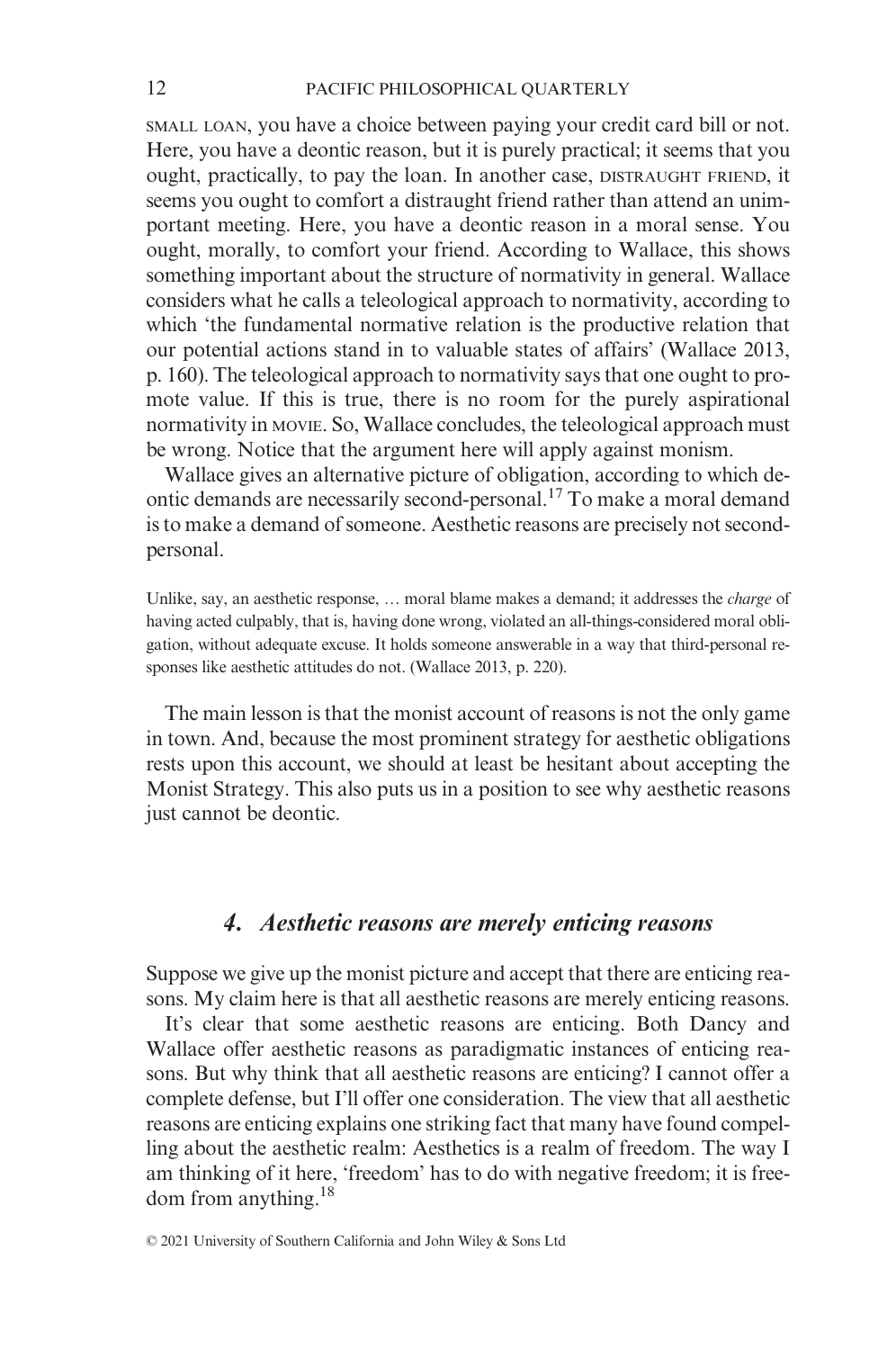Many thinkers have emphasized the importance of play in aesthetic life. Famously, Kant (1793) emphasizes aesthetic experience as essentially involving a free play of the faculties. Schiller says that play lies the heart of beauty: 'With beauty shall man *only play*, and it is *with beauty only* that he shall play' (Schiller 15.8, p. 107). Something sounds wrong about a life where our aesthetic choices are required rather than free. Play – in Schiller's sense – involves the ability to experiment. When you play, you are not forced to choose the best option. If aesthetic reasons were deontic, we would be compelled to always choose the best option.

Hilde Hein distinguishes several elements in Schiller's aesthetic account of play. I want to focus on her point that aesthetic play is *free from compulsion*.

Play consists in the functioning of the faculties in the fashion to which they are normally adapted, cognitive as well as physical, but without the compulsion of either internal pressures or external demands. (Hein 1968, p. 67)

A beautiful painting or album strikes us in a way that may seem like we need to listen to it – but there is no pressure that we ought to do so. When Schiller says that 'With beauty shall man *only play*,' he is suggesting that the most we can do with beauty is play with it.

Of course, some play is competitive. Competitive play is demanding; it involves pressure. In a good game of poker or hockey, you need to maximize chips or goals. But competitive play is not Schillerian play. Schillerian play is open-ended. Think of a child playing with a toy truck; this play does not involve any pressure to maximize. If we had a duty to aesthetically maximize, we would not be able to explore in natural and spontaneous ways. But this exploration is what makes aesthetic activities so fun – and so important.

This is kind of play that the great film critic Pauline Kael had in mind when, in her famous essay 'Trash, Art, and the Movies,' she argued that the great virtue of trash movies was that they do not demand anything from us – they do not involve duty. Part of Kael's point is that much of what passes for received high art exerts pressure on us to have a certain response; this pressure itself, Kael says, robs us of the freedom necessary for aesthetic life.

Perhaps the single most intense pleasure of moviegoing is this non-aesthetic one of escaping from the responsibilities of having the proper responses required of us … And yet this is probably the best and most common basis for developing an aesthetic sense because responsibility to pay attention and to appreciate is anti-art, it makes us too anxious for pleasure, too bored for response. Far from supervision and official culture, in the darkness at the movies where nothing is asked of us and we are left alone, the liberation from duty and constraint allows us to develop our own aesthetic responses. (p. 104)

Kael claims that 'liberation from duty and constraint' is necessary for aesthetic responses themselves. But her comments suggest further that freedom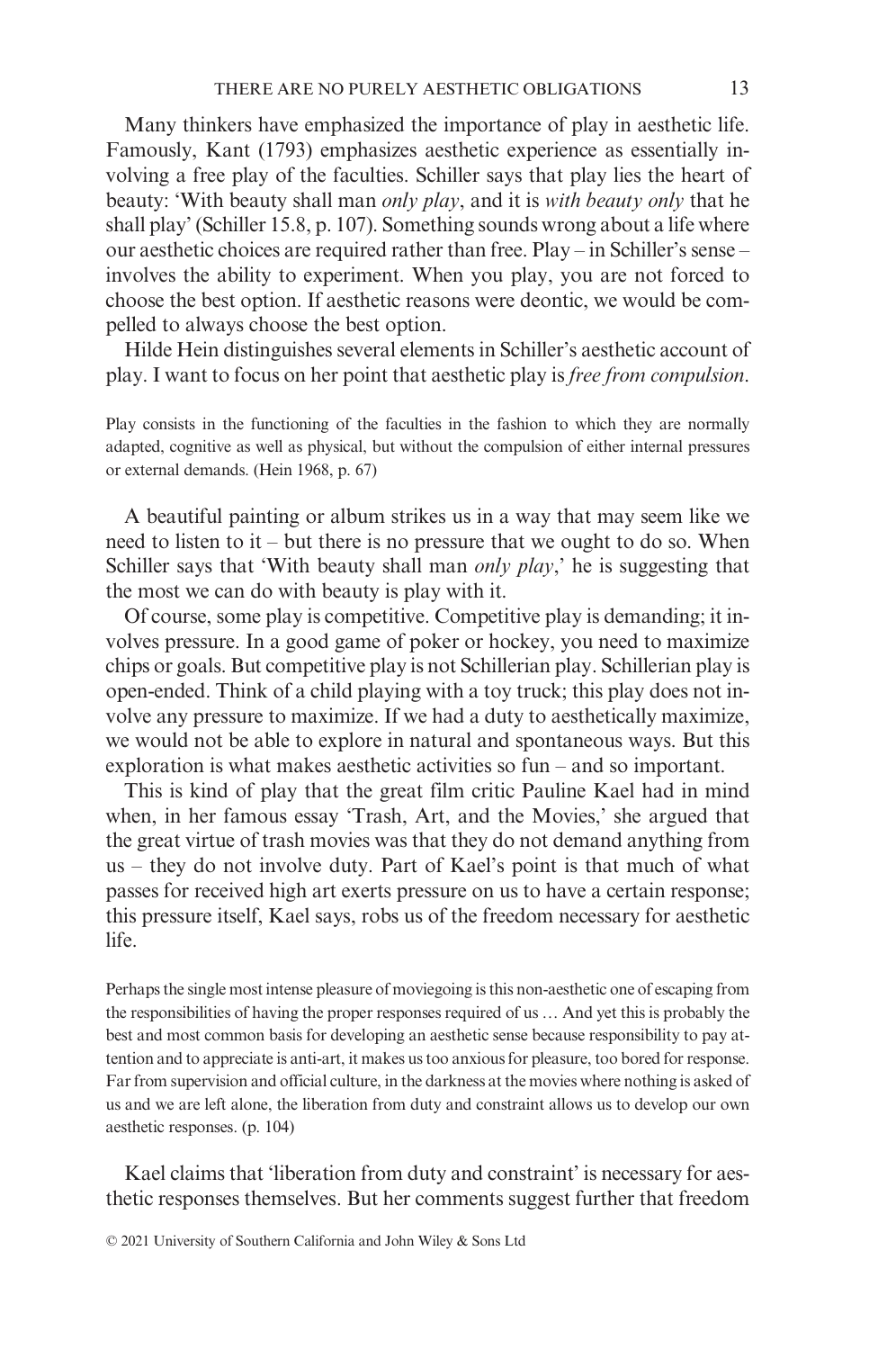is necessary for aesthetic education. Of course, part of Kael's point here is that developing our own aesthetic response requires freedom from other voices. This is a point about autonomism – we need to cultivate our own appreciations from an essentially first-person point of view. But it is also a claim about the structure of aesthetic appreciation: appreciation in general must be free from duty and constraint.

Someone who endorses the monist account of reasons may try to show that aesthetic reasons allow for freedom even if they are deontic. For example, Jerrold Levinson argues that we are free to choose between aesthetic options to the extent that these options on an evaluative par with each other (2010, p. 231). You have freedom to choose between (for example) music by Kendrick Lamar, stories by Alice Munro, or movies by Abbas Kiarostami. Works by these artists are, let us suppose, the best in their genres. And because they are all on a par, you are free to choose between them. However, it's not clear that this is real freedom. It's not the kind of freedom which will allow for flourishing aesthetic lives. Under this monist view, the pressure is still on for us to perform at our aesthetic best. My claim instead is that it's permissible for you to knowingly choose what you know is *not* the best. To demand otherwise is to allow an element of compulsion in our aesthetic lives. As Margaret Little (2013) points out, being a free agent seems to require the ability to act freely even in the face of conclusive or optimizing reasons. This is the freedom that aesthetic reasons offer. And it's different from moral freedom. (Even Jonathan Dancy (2004, p. 99) points out the freedom of enticing reasons: 'one is, as it were, in charge of one's enticing reasons. It is never irrational or wrong to choose an enticing action other than the one that is most enticing – even though it can be pretty silly to do so, and, in this weak sense, contrary to reason.')

Finally, consider a person who Alex King calls the *indifferent anaesthetic*: someone who recognizes what's beautiful but does not feel a pull to pursue it. Intuitively, there's nothing truly wrong with such a person (King 2018). If aesthetic reasons only entice and do not demand, there's nothing incoherent with both recognizing an aesthetic reason and not feeling compelled to act upon it. King's point is that motivational internalism seems particularly implausible in the aesthetic realm. To my mind, this point helps to explain the freedom of the aesthetic realm. And, in turn, it helps to explain why beauty offers goods without shoulds.

My argument here is consonant with other claims that there are no aesthetic obligations. Consider what Martha Nussbaum says:

I can, visiting a museum, survey many fine objects with appropriate awe and tenderness. I can devote myself now to one, now to another without the sense that the objects make conflicting claims against my love and care. If one day I spend my entire museum visit gazing at Turners, I have not incurred a guilt against the Blakes in the next room. (1990, p. 132)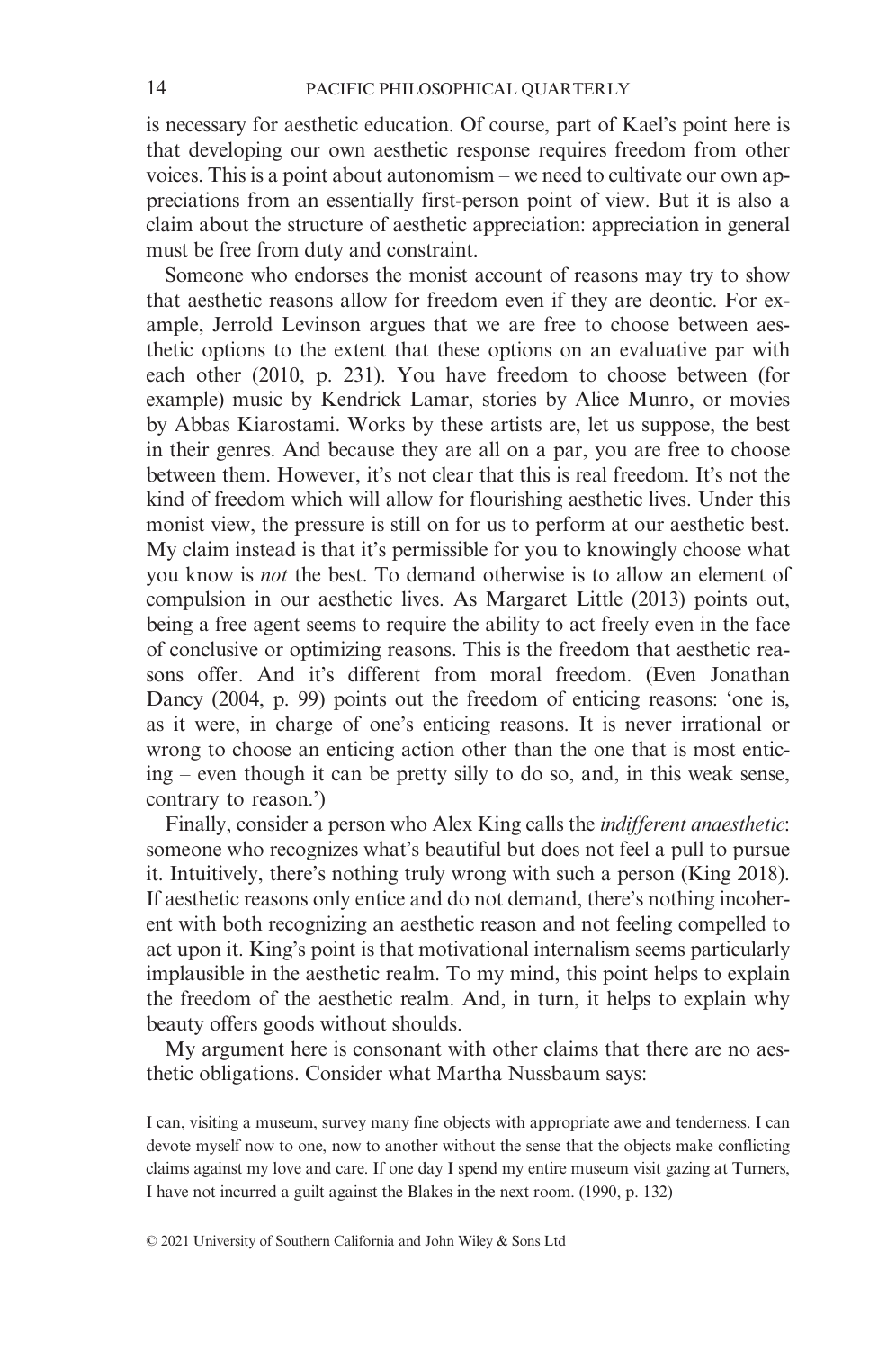My claim that aesthetic reasons are enticing reasons explains Nussbaum's language here, that art has power over us without our incurring an obligation to it.<sup>19</sup>

# *5. Objections*

The first objection is that the monist can accommodate freedom in a different way. One might hold that there are different degrees of deontic force: Aesthetic reasons may carry deontic force, but it is not serious enough to challenge our freedom. Lopes himself takes this kind of line: 'Morality has no lock on normativity, and not all normativity is heavy-duty normativity.' (Lopes 2018, p. 40) According to Lopes, aesthetic reasons can have deontic force, but without being serious. 'We wonder what we should do, even when there is no dilemma in sight, nothing serious at stake, and no impending guilt or shame.' (Lopes 2018, p. 40). Likewise, John Broome argues against Dancy's picture of enticing reasons (Broome 2013, pp. 60–61). Broome claims that you should do what your reasons say, even when it comes to aesthetic matters like eating mangosteens. But, Broome says, these shoulds are not obligations. According to this response, aesthetic reasons are deontic to some extent, but they are not serious enough to count as heavy-duty shoulds. We still have freedom.

In response, I'm happy to allow that some shoulds are not deontic. But that just makes them 'shoulds' of enticing reasons. Recall that, for Dancy, enticing reasons may be conclusive reasons. Perhaps enticing shoulds are just conclusive shoulds. But it does not follow that one really ought to comply with these reasons, or that it is wrong not to. Indeed, taking this line allows me to explain the cases of 'oughts' and 'shoulds' at the beginning of the paper. While there may seem to be aesthetic shoulds, they are not normatively strong enough to rise to the level of obligations.

But this raises a larger issue about what Wallace calls the teleological approach to normativity – the view that all reasons contribute to directives.<sup>20</sup> It raises the issue of whether evaluation and normativity are essentially bound up together. A full analysis of the teleological approach may be beyond this essay. But I hope to have at least presented and motivated a competing approach according to which there are non-teleological reasons.

A second objection is that there are clear obligations in some realms of art. For example, it seems clear that performers ought to play the notes of the score. On one account, they owe this to the composer (Sharpe 2000, p. 323). I deny that these are genuine obligations. Elsewhere, I argued that these obligations are less serious than they seem; throughout western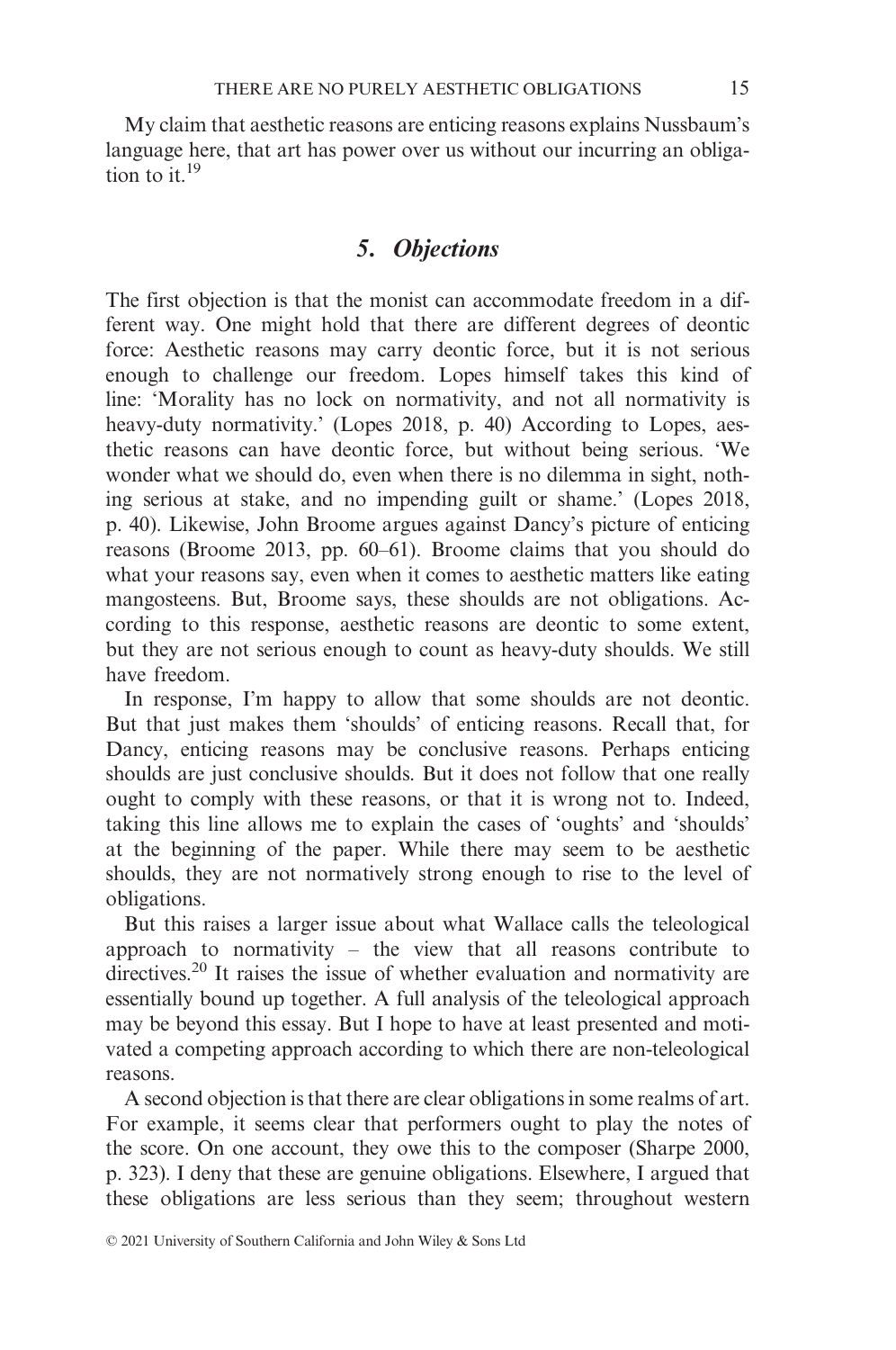fine-art music, performers have frequently disregarded notes of the score (Dyck 2014). However, there is still a problem that such a norm exists in many circles; how do we deal with *those* instances? This norm pertains to performance. It does not center on appreciation, which is the case I focus on here.21

Relatedly, one may point out that certain genres or categories have constitutive normative rules about what it means to be good in a genre. Consider, for example, Chekhov's dictum: if there is a loaded gun introduced at the beginning of a story, the gun ought to go off before the end of the story. In reply, notice that this objection implies a form of artistic generalism, the view that there are general principles of artistic value. A full discussion of generalism and particularism is beyond the scope of this essay. But there are many reasons to be skeptical about aesthetic or artistic generalism, not least of which is that satisfactory general rules of artistic or aesthetic value have yet to be articulated. It's easy to imagine a good play in which a loaded gun, introduced in the first act, plays an important role in creating tension but never goes off.

Another objection comes from the following case: Imagine someone who does not care about aesthetic value. They do not seek out beauty; they do not appreciate beauty when it comes around. It is not that this person is hostile to aesthetics, or that they are a crank. We can imagine that they live a happy life, surrounded by good friends, and doing a great amount of good. They are a scrooge, but an exclusively aesthetic scrooge. There seems to be something intuitively wrong with Aesthetic Scrooge: They do not live up to the demand that they ought to undertake some aesthetic exploits. This suggests that everyone ought to appreciate *some* aesthetic value in their lives. But this is an aesthetic obligation. So there is an aesthetic obligation to appreciate *some things*, at least *sometimes*.

I am unconvinced that there is anything wrong with Aesthetic Scrooge – I appealed to King earlier in defense of such a person. But it's not a problem for my view if Aesthetic Scrooge seems bad to you. While this might be some kind of aesthetic obligation, it is not the kind of obligation that is the subject of this paper. This example shows only that we should make room in our lives for the aesthetic domain. It does not tell us how to fill that domain. The question of whether we ought to fill our aesthetic domains some particular way or other, I take it, is the central question about aesthetic obligation – at least, it is the question that has occupied the literature on aesthetic obligations. That is different from the question of whether we ought to fill our aesthetic domains at all. As such, there may be *imperfect duties* in aesthetics: duties to take up aesthetic ends. But there are no perfect duties – duties to perform specific actions.22

The final objection comes from cases where we weigh moral reasons against aesthetic reasons. Consider a debate between installing more lights in a highway – for safety – or no lights – for beauty.<sup>23</sup> Here we have a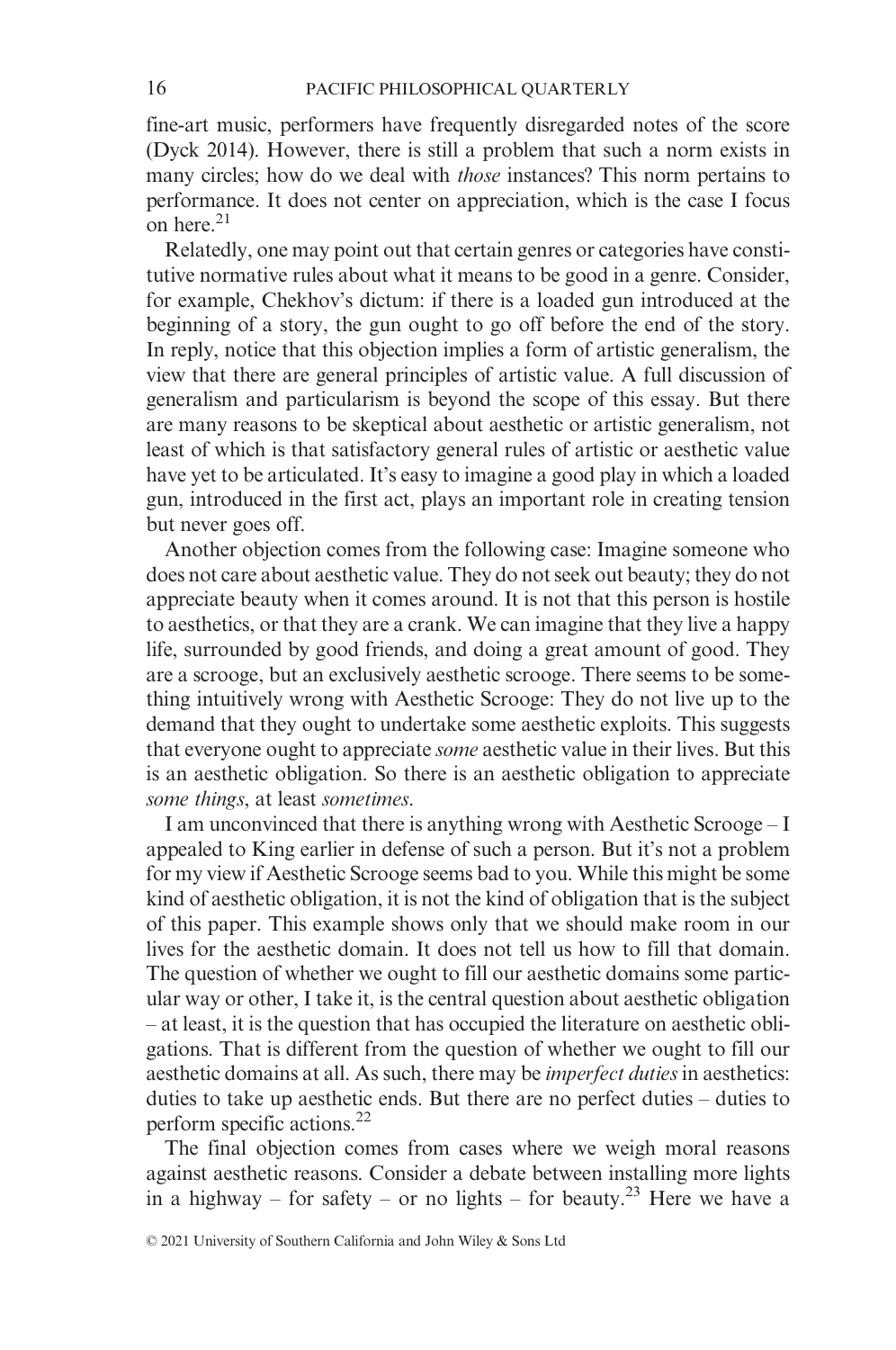debate between moral reasons and aesthetic reasons. People may choose not to install the lights because of aesthetic value. Yet, if aesthetic reasons are merely enticing, how could they ever stand up to moral reasons? If I am right, then moral reasons and aesthetic reasons are not of a piece. And if they are not of a piece, then they cannot be compared against each other. Yet they are compared against each other. So (the objection goes) I am wrong.

In response, I allow that enticing reasons are often compared against deontic reasons. And I allow that enticing reasons often win out. Tonight, I'm going to spend my money at the movies rather than at Oxfam. We can still compare these reasons against each other even though they are two different realms of reasons, with different normative profiles.

### 6. Conclusion

What are we to say about the apparent aesthetic obligations we started with? They may have some intuitive pull still. Instead of aesthetic obligations, they may carry some social force or some developmental force.

This discussion has assumed that aesthetic properties and reasons can be carved out from other kinds of properties and reasons. If one thinks that the aesthetic is essentially bound up with the moral or political, the whole issue quickly loses steam. I have not argued here for the autonomy of the aesthetic realm; I have taken that for granted, because it seems to be assumed by the core question. My argument, then, shows that there are no *purely* aesthetic obligations.

The claim, then, is not that we are free to do what we like in any aesthetic matter whatever. For the aesthetic domain frequently overlaps with the moral and social domains. The claim here is only that the aesthetic realm is distinct in kind from the moral and the social. Many aesthetic questions overlap with heavy weight of culture, in which aesthetic, social, and political values arise with pressing urgency. In practice, aesthetic values swirl around with social and moral values and obligations: Obligations to do right by each other in how we treat one another's art and bodies and minds. But to say that these obligations are aesthetic sells short their important second-personal nature.

Of course, one may reject the autonomist assumption. One may say that the aesthetic domain is not separate from social and moral realms. I often find this view tempting myself. On this view, the question's answer becomes obvious: Of course there are aesthetic obligations, because our obligations to each other bleed into the aesthetic realm. $24$ 

My thesis has consequences for how we carve up evaluation and normativity. It suggests that the normative contours of the aesthetic domain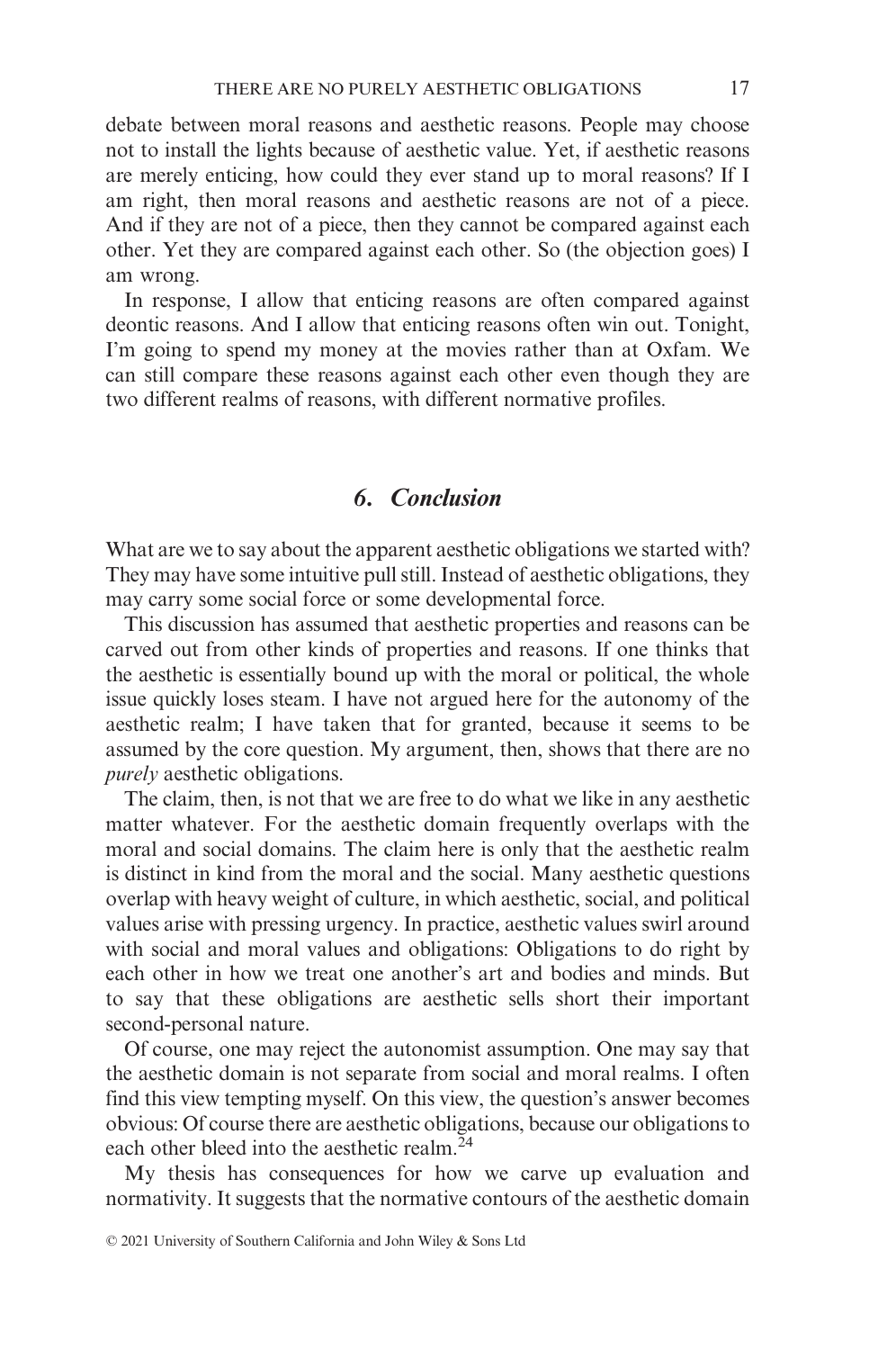18 PACIFIC PHILOSOPHICAL QUARTERLY

may not map neatly onto a meta-ethical framework. As we try to carve up reasons, normativity, and evaluation, we need to pay attention to the unique normative profile of the aesthetic realm.<sup>25</sup>

Department of Philosophy Auburn University

#### **NOTES**

<sup>1</sup> See, for example, Feldman (1988), Papineau (2013), Weatherson (2008).

<sup>2</sup> Thanks to Thi Nguyen for this example.<br><sup>3</sup> Cross qualifies the source but not the na

<sup>3</sup> Cross qualifies the source but not the nature of aesthetic obligations, claiming only that aesthetic obligations derive from rights; 'works of art are the bearers of *moral* rights which generate corresponding obligations … on the part of individuals who interact with those artworks' (Cross 2017b, p. 89).

<sup>4</sup> Here I follow Andrew McGonigal's (2018) liberal account of aesthetic properties.

<sup>5</sup> If you are not convinced that aesthetic reasons for appreciation and attention are central, then you can just qualify my conclusion: There are no obligations of aesthetic *appreciation*. That's still a significant claim.

 $6\degree$  There are other strategies. For instance, Archer and Ware (2017) argue that there is a distinctively aesthetic form of blame that targets responsibility. Thanks to an anonymous referee for drawing this to my attention.

<sup>7</sup> Cross discusses obligations to *artworks*, not to aesthetic objects. In a later paper, however, he clarifies that the view can be extended to aesthetic objects in general (Cross Unpublished MS.).

<sup>8</sup> 'On the morning of our departure … my mother … found me standing in tears on the steep little path close to Tansonville, bidding farewell to my hawthorns, clasping their sharp branches in my arms. … 'Oh, my poor little hawthorns', I was assuring them through my sobs, 'it is not you who want to make me unhappy, to force me to leave you. You, you have never done me any harm. So I shall always love you'. And, drying my eyes, I promised them … I would never copy the foolish example of other men, but that even in Paris, on fine spring days, instead of paying calls and listening to silly talk, I would set off for the country to see the first hawthorn-trees in bloom.' (Proust 1992, pp. 203–204.)

<sup>9</sup> Kubala's account takes inspiration from Richard Moran's (2012) claim that beauty, in some sense, stakes a claim on us – a claim that is binding without being universal.

<sup>10</sup> Cross's account requires that the object have some merit in the first place. But this meriting property does not ground the obligation itself; it is only necessary for the obligation.

<sup>11</sup> Some may see this claim as at odds with my claim that appreciation is central to the aesthetic realm. I'm not so sure; it's plausible that appreciation might be a kind of mental action. Anyway, I do not think that anything hangs on this characterization of the aesthetic here.

<sup>12</sup> How exactly the normative demand gets spelled out need not concern us here. Perhaps every reason has its own *pro tanto* obligation. Or perhaps obligations pertain to all-thingsconsidered reasons, or to overriding reasons. As Lopes acknowledges, aesthetic reasons may not always be decisive (Lopes 2018, p. 39).<br><sup>13</sup> Dancy repurposes the notion of enticing reasons from Raz (1999). Raz writes that 'Failure

to conform with enticing reasons is never wrong, unreasonable, or irrational' (Raz 1999, p. 100).

© 2021 University of Southern California and John Wiley & Sons Ltd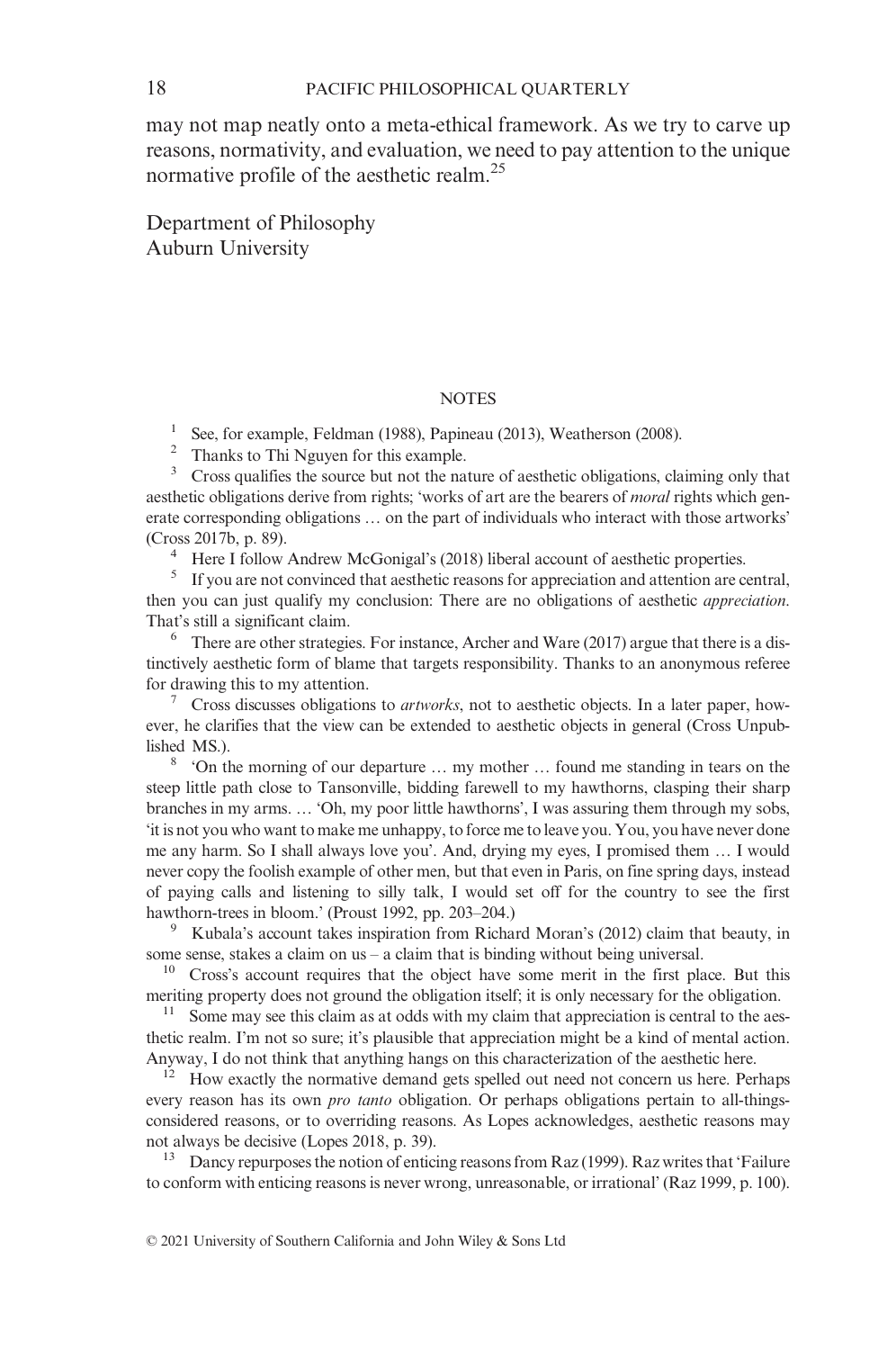<sup>14</sup> In a way, this is the inverse of the suberogatory (Driver 1992) – actions that are bad but still permissible.

<sup>15</sup> Dancy spends time in this essay getting clear on what exactly deontic reasons – or, as he calls them, peremptory reasons – do or do not involve. Dancy claims, for example, that conclusive reasons may be enticing, not just deontic. Dancy defines a conclusive reason as 'a consideration which, though there may be others on both sides, really is the one that decides the issue in the present case' (Dancy 2004, p. 94). And he claims that overall reasons also may be enticing rather than just deontic: 'though there can be both enticing and requiring reasons, the requiring reasons, no matter how weak, will always win in a head-to-head fight' (Dancy 2004, p. 99).<br><sup>16</sup> For more on justifying vs requiring reasons, see Gert 2003, 2007.<br><sup>17</sup> See also Darwall (2006).

- 
- $18$  Thanks to Alex King for discussion on this point.

<sup>19</sup> Stuart Hampshire (1954) argued that aesthetic objects never make obligations because they never present pressing reasons for action – aesthetics never demands for us to act immediately. This move requires that aesthetic reasons cannot be *related* to practical reasons. That's too

strong.<br><sup>20</sup> Elsewhere, Lopes (2014) draws heavily upon Judith Jarvis Thomson's (2008) teleological account of normativity.

<sup>21</sup> Thanks to Julian Dodd for helpful comments on this point. Rohrbaugh (2020) argues that the demand to play the notes is simply part of some musical practices.<br> $\frac{22}{12}$  Thanks to Henry Pratt and to an anonymous referee for this jour

Thanks to Henry Pratt and to an anonymous referee for this journal for discussion on this point.

<sup>23</sup> Thanks to Derek Matravers for this example.<br><sup>24</sup> Thanks to Katie Brennan for discussion on this point.

<sup>25</sup> This paper was presented at the Aesthetic Normativity Workshop in Padova, the CUNY dissertation workshop, the Canadian Philosophical Association 2018 meeting in Montreal, and at the American Society for Aesthetics Annual 2018 meeting in Toronto. Thanks to audiences at those presentations, and thanks to Robbie Kubala and Ira Newman for helpful comments. Thanks to Elisa Calderola for her invitation to present at the normativity workshop, and for her helpful discussion. Thanks to Anthony Cross, Saul Fisher, Alex King, Samantha Matherne, Dominic McIver Lopes, Per Milam, Thi Nguyen, Nick Riggle, Kate Ritchie, Giuseppe Spolaore, and Brian Soucek for insightful comments on previous versions of this paper.

#### **REFERENCES**

- Archer, A. (2016). 'Moral Obligation, Self-Interest, and the Transitivity Problem,' *Utilitas* 28, pp. 441–464.
- Archer, A. and Ware, L. (2017). 'Aesthetic Supererogation,' *Estetika* 54, pp. 102–116.
- Archer, A. and Ware, L. (2018). 'Beyond the Call of Beauty: Everyday Aesthetic Demands under Patriarchy,' *The Monist* 101, pp. 114–127.
- Broome, J. (2013). *Rationality through Reasoning*. Malden: Wiley-Blackwell.
- Calhoun, C. (2009). 'What Good Is Commitment?' *Ethics* 119(4), pp. 613–641.
- Cross A. (2017a). 'Art Criticism as Practical Reasoning,' *British Journal of Aesthetics* 57, pp. 299–317.
- Cross, A. (2017b). 'Obligations to Artworks as Duties of Love,' *Estetika* 54, pp. 85–101.
- Cross, A. (Unpublished MS.). Aesthetic Obligations.
- Dancy, J. (2004). 'Enticing Reasons,' in Wallace, Pettit, Scheffler and Smith (eds) *Reason and Value: Themes From the Moral Philosophy of Joseph Raz*. Oxford: Clarendon Press.
- Darwall, S. (2006). *The Second-Person Standpoint*. Cambridge: Harvard University Press.
- Driver, J. (1992). 'The Suberogatory,' *Australasian Journal of Philosophy* 70, pp. 286–295.

© 2021 University of Southern California and John Wiley & Sons Ltd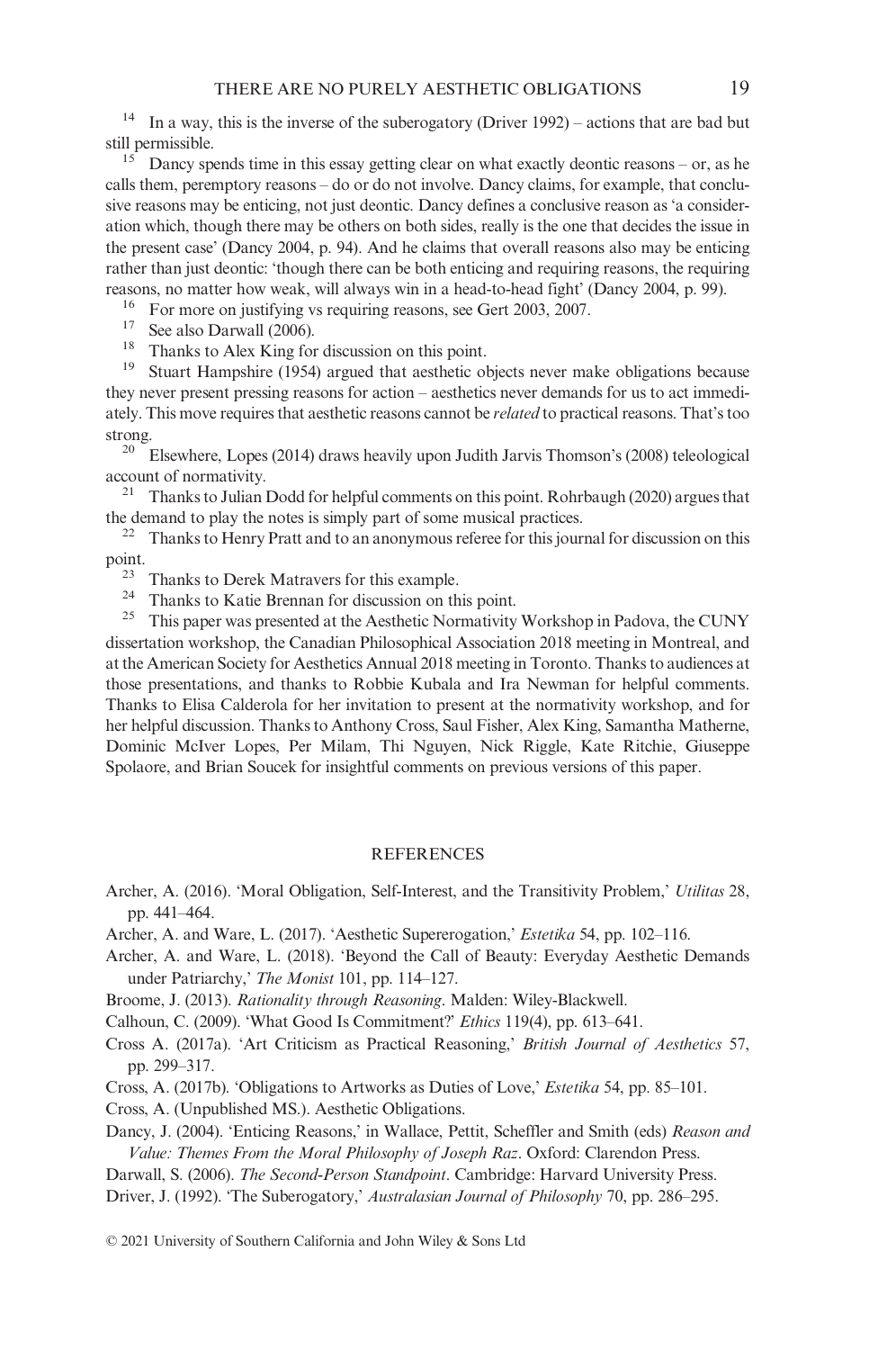- Dyck, J. (2014). 'Perfect Compliance in Musical History and Musical Ontology,' *The British Journal of Aesthetics*, 54(1), pp. 31–47.
- Eaton, M. M. (2008). 'Aesthetic Obligations,' *The Journal of Aesthetics and Art Criticism* 66, pp. 1–9.
- Feldman, R. (1988). 'Epistemic Obligations,' *Philosophical Perspectives* 2, pp. 235–256.
- Gert, J. (2003). 'Requiring and Justifying: Two Dimensions of Normative Strength,' *Erkenntnis* 59, pp. 5–36.
- Gert J. (2007). 'Normative Strength and the Balance of Reasons,' *Philosophical Review* 116, pp. 533–562.
- Gorodeisky, K. (Forthcoming). 'The Centrality of Appreciation,' in Ferrero, L. (ed) *Routledge Handbook for the Philosophy of Agency*. Abingdon: Routledge.
- Hampshire, S. (1954). 'Logic and Appreciation,' in E. Ed (ed.) *Aesthetics and Language*. Oxford: Blackwell.
- Hein, H. (1968). 'Play as an Aesthetic Concept,' *The Journal of Aesthetics and Art Criticism* 27, pp. 67–71.
- Horgan, T. and Timmons, M. (2010). 'Untying a Knot from the Inside Out: Reflections on the "Paradox" of Supererogation,' *Social Philosophy and Policy* 27, pp. 29–63.
- Kant, I. (1793/2001). '*Critique of the Power of Judgement*'. Trans Guyer and Matthews. Cambridge: Cambridge UP.
- King, A. (2018). 'The Amoralist and the Anaesthetic,' *Pacific Philosophical Quarterly* 99, pp. 632–663.
- Kubala, R. (2018). 'Grounding Aesthetic Obligations,' *British Journal of Aesthetics* 58, pp. 271–285.
- Levinson, J. (2010). 'Artistic Worth and Personal Taste,' *Journal of Aesthetics art Art Criticism*, 68(3), pp. 225–233.
- Little, M. (2013). 'In Defense of Non-Deontic Reasons,' in Bakhurst, Hooker and Little (eds) *Thinking about Reasons: Themes from the Philosophy of Jonathan Dancy*. New York: Oxford University Press.
- Lopes, D. M. (2018). *Being for Beauty*. Oxford: Oxford University Press.
- McGonigal, A. (2017). 'Responding to Aesthetic Reasons,' *Estetika* 2017, pp. 40–64.
- McGonigal A. (2018). 'Aesthetic Reasons,' in Star (ed.) *Oxford Handbook of Reasons and Normativity*. New York: Oxford University Press.
- Moran, R. (2012). 'Kant Proust, and the Appeal of Beauty,' *Critical Inquiry* 38, pp. 298–329.
- Nussbaum, M. (1990). Love's Knowledge: Essays on Philosophy and Literature. Oxford: Oxford University Press.
- Papineau, D. (2013). 'There Are No Norms of Belief,' in Chan (ed.) *The Aim of Belief*. New York: Oxford University Press.
- Portmore, D. (2011). *Commonsense Consequentialism: Wherein Morality Meets Rationality*. Oxford: Oxford University Press.
- Press, H. (1969). 'Aesthetic Obligation,' *Journal of Philosophy* 66, pp. 522–530.
- Proust, M. (1992). *Swann's Way*. Translated by C.K. Scott Moncrieff and T Kilmartin (eds). New York: Vintage.
- Raz, J. (1999). *Engaging Reason: On the Theory of Value and Action*. Oxford: Oxford University Press.
- Rohrbaugh, G. (2020). 'Why Play the Notes? Indirect Aesthetic Normativity in Performance,' *Australasian Journal of Philosophy* 98, pp. 78–91.
- Sharpe, R.A. (2000). 'The Empiricist Theory of Artistic Value,' *The Journal of Aesthetics and Art Criticism*, 58(4), pp. 321–332.
- Tappolet, C. (2005). 'Values, Reasons, and Oughts,' in Reicher and Marek (eds) *Experience and Analysis*. Wien: OBV & HPT.

© 2021 University of Southern California and John Wiley & Sons Ltd